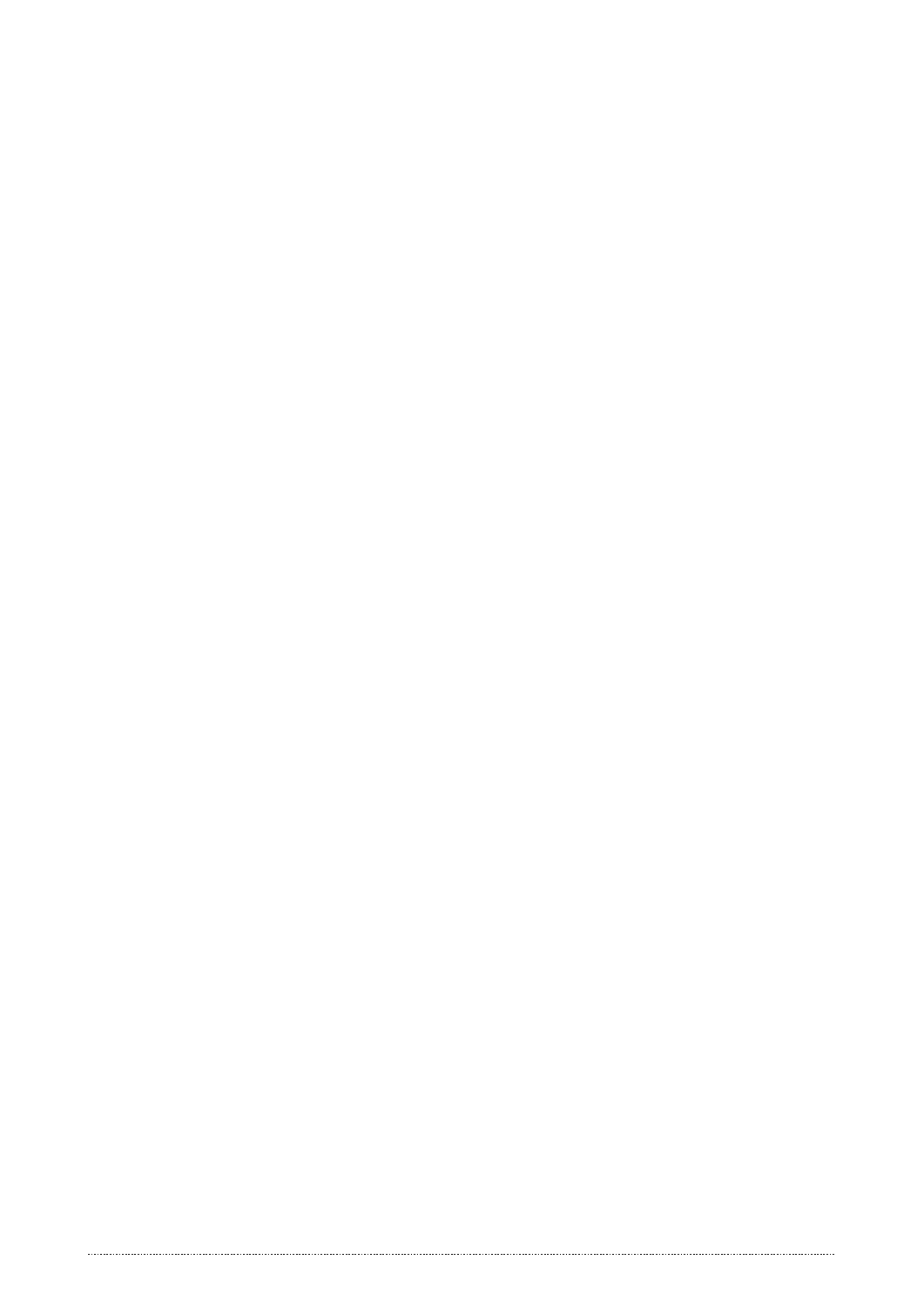## **Acknowledgements**

The authors would like to thank DFID and the FCO for their generous support for this project, however, the views presented in this paper are those of the authors and do not necessarily represent the views of DFID, the FCO or ODI.

Overseas Development Institute 111 Westminster Bridge Road London SE1 7JD, UK

Tel: +44 (0)20 7922 0300 Fax: +44 (0)20 7922 0399 www.odi.org.uk

Disclaimer: The views presented in this paper are those of the authors and do not necessarily represent the views of ODI or our partners.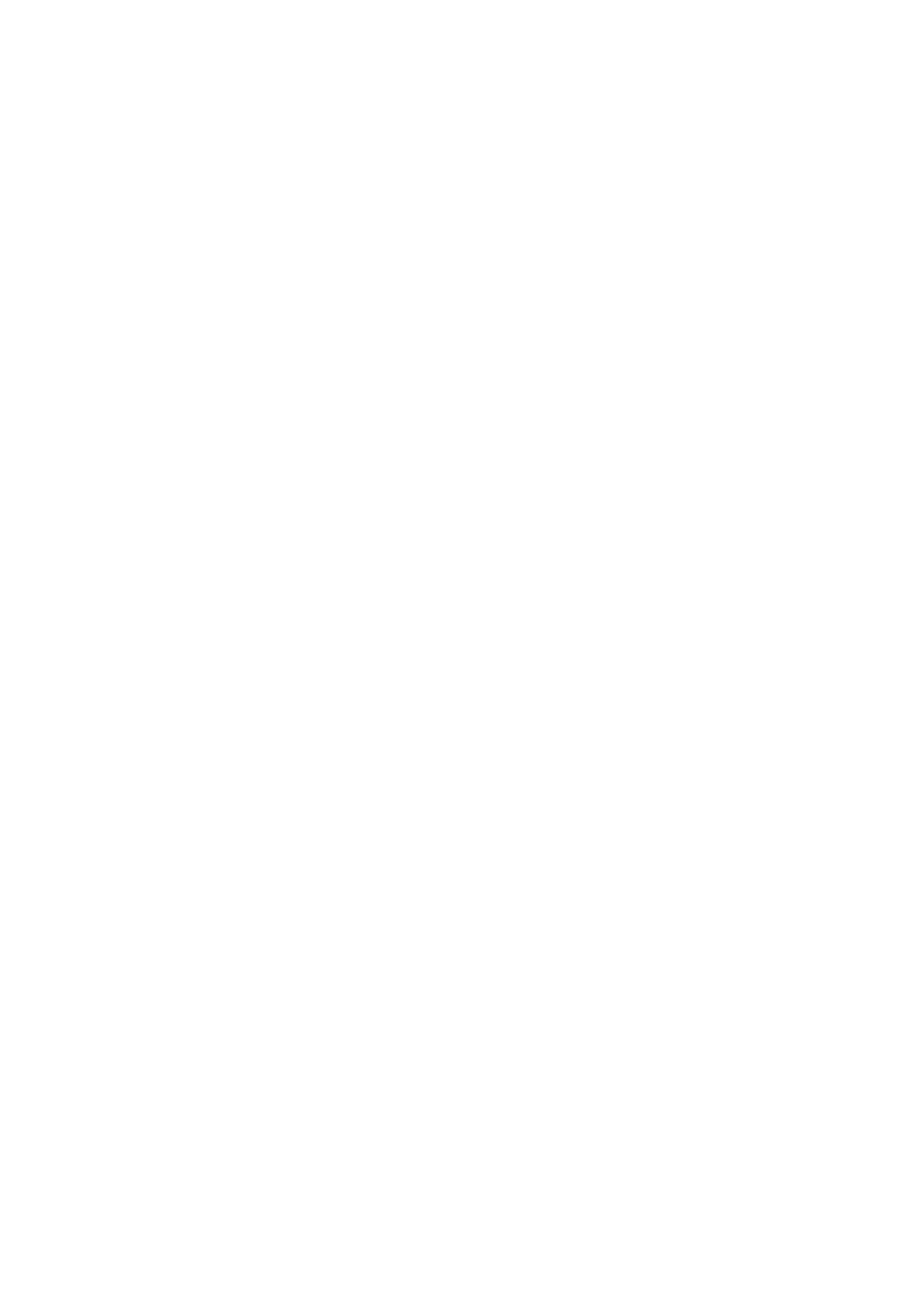## **Contents**

|                                                  | Contents                                                | v   |  |  |
|--------------------------------------------------|---------------------------------------------------------|-----|--|--|
|                                                  | Tables, figures & boxes                                 | vi  |  |  |
|                                                  | <b>Executive summary</b>                                | vii |  |  |
| 1                                                | <b>Introduction</b>                                     |     |  |  |
| $\mathbf{2}$                                     | The political context in Nigeria                        |     |  |  |
| 3                                                | What problem does support to political parties address? | 3   |  |  |
| 3.1                                              | Political party development                             | 3   |  |  |
| 3.2                                              | Parties in Nigeria today                                | 5   |  |  |
| 3.3                                              | Aims and objectives of international assistance         | 8   |  |  |
| 4                                                | How have external actors supported political parties?   | 9   |  |  |
| 4.1                                              | Main models of party assistance                         | 9   |  |  |
| 4.2                                              | The approach to results                                 |     |  |  |
| 5<br>What are the emerging lessons from Nigeria? |                                                         | 16  |  |  |
|                                                  | <b>References</b>                                       | 18  |  |  |
|                                                  | <b>Annex 1: List of interviews</b>                      | 19  |  |  |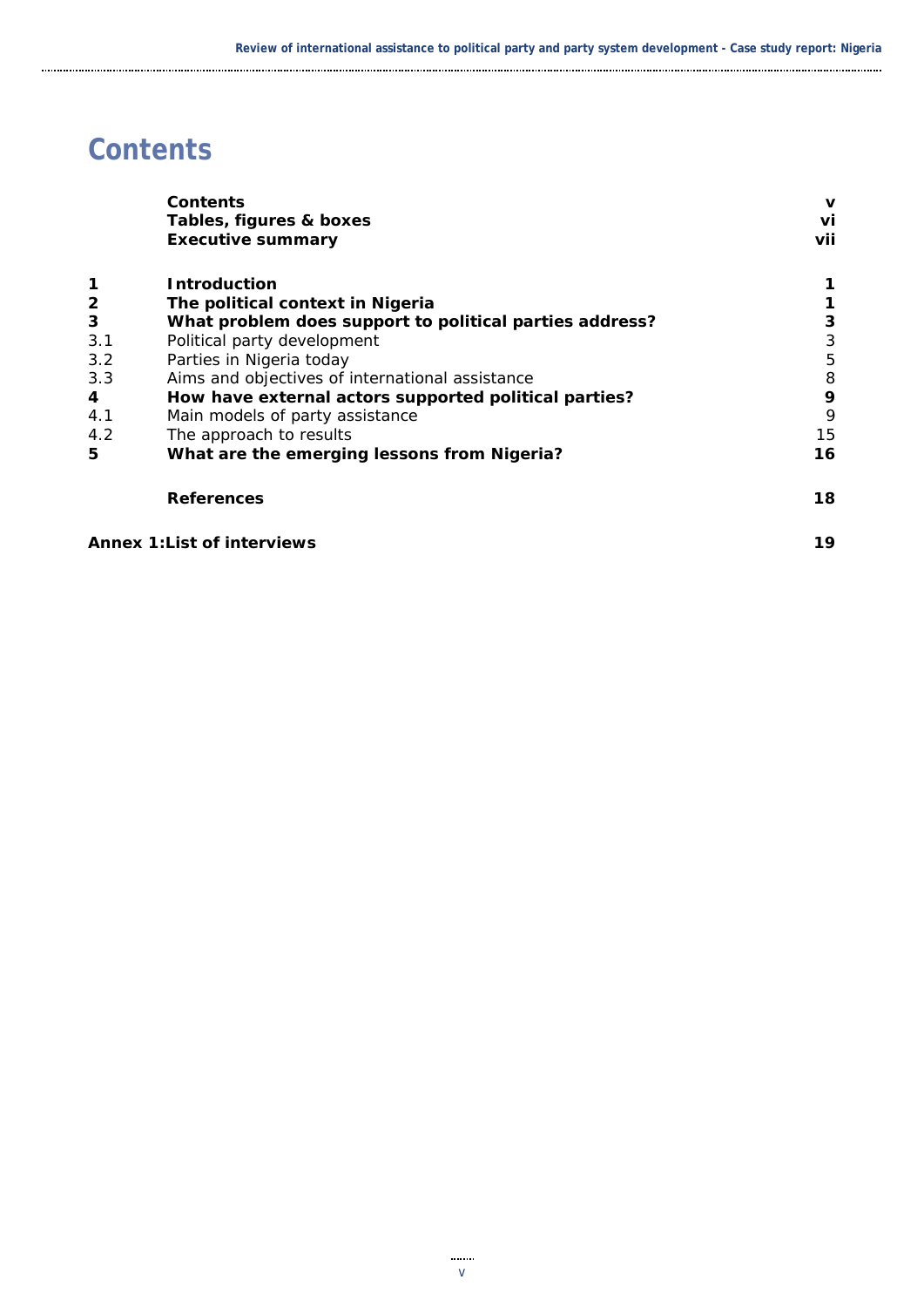# **Tables, figures & boxes**

### **Tables**

| Table 1: Comparison of Representation of Women in Elected Positions 1999 – 2007 | 7               |
|---------------------------------------------------------------------------------|-----------------|
| Table 2: Summary typologies of models of support                                | 14              |
| <b>Boxes</b>                                                                    |                 |
| Box 1: Recommendations from the JDBF Evaluation                                 | 10              |
| Box 2: Areas for party assistance under the JDBF-II                             | 11              |
| Box 3: JDBF-II implementation arrangements                                      | 12 <sub>1</sub> |
| Box 4: Friedrich Ebert Foundation priorities                                    | 14              |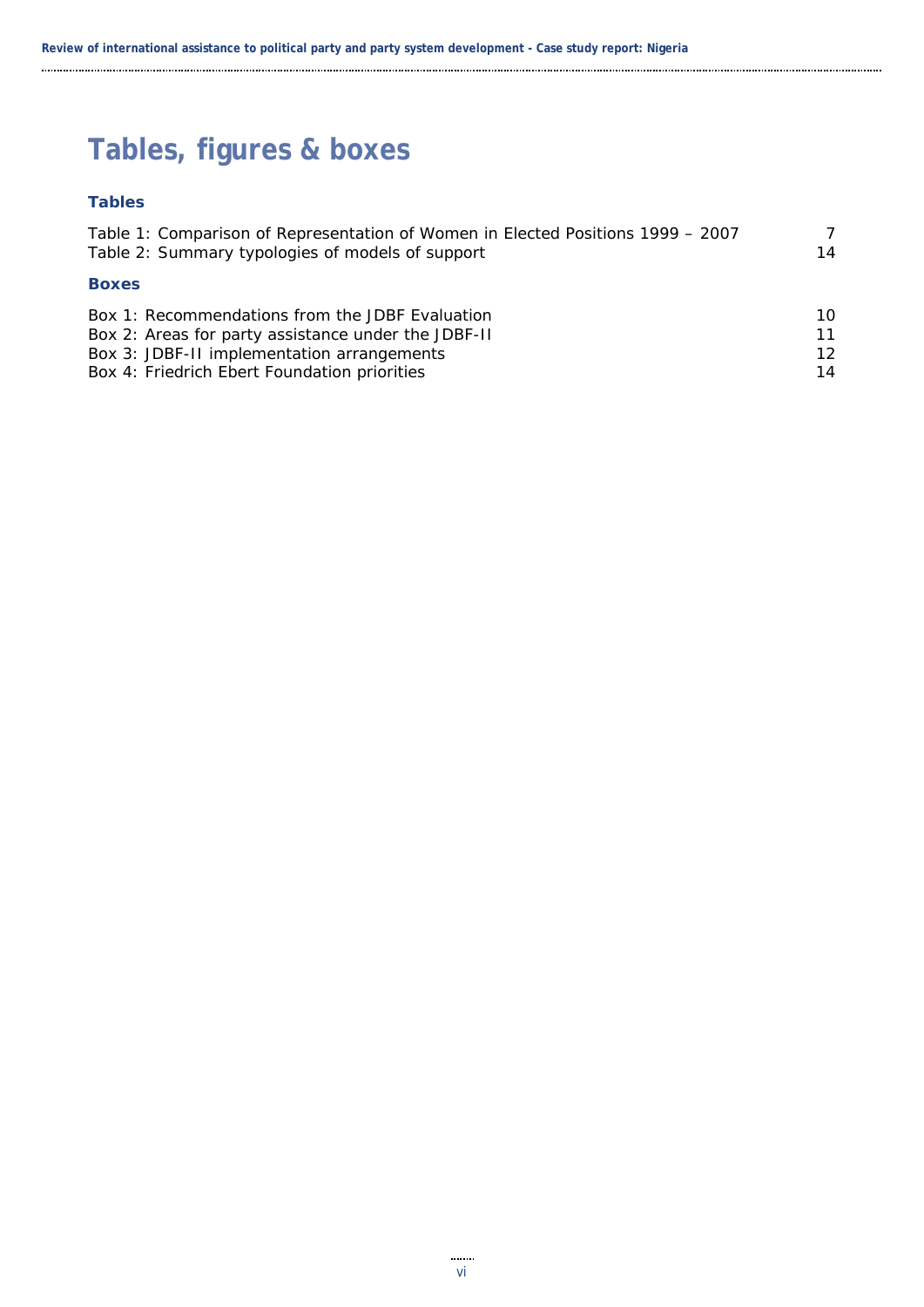## **Executive summary**

Political party and party system support in Nigeria is unfolding in a climate of political and institutional uncertainty. Nigeria has formally been a multiparty democracy since 1999. However, the electoral process for acceding public office remains problematic. The April 2007 election, which brought President Yar'Adua to power, was particularly lacking in credibility, with high levels of violence, manipulation and fraud. Political parties have a poor public image and are seen principally as vehicles of patronage and clientelism. There are over 50 parties formally registered, however, only four or five are considered to be viable. Since 1999, Nigeria has been governed by one party in what can be characterised as a dominant party system, with the ruling People's Democratic Party obtaining over 70% of the vote in 2007.

In this context, the donor community<sup>1</sup> has chosen to deepen its support for democratic processes, moving beyond the more short-term logic of electoral observation and electoral support to incorporating more long-term substantive support across a range of institutions and actors. This includes a new basket fund which integrates political party support as one of six pillars for deepening democracy. The new Joint Donor Basket Fund II (JDBF-II) includes the participation of DFID, CIDA, the EU and the UNDP. It is currently only at the start of its life and will run until 2015. In addition to the basket fund, USAID has a longer history of political party support through the IRI. And there is some marginal presence of the European party foundations.

There has been a change in donor thinking on the need to engage more fully with political actors. At the same time this presents challenges regarding how to support political processes and actors without been perceived as interfering with domestic politics. The Nigeria context is currently one of high volatility and the role of donors in the country is constrained by the fact of limited capacity to leverage positive change. It would seem that at most, donors can work with the fact of the strong public outcry and legitimacy crisis that was unleashed following the 2007 election, and Nigeria's interest in strengthening its international image.

Donors are confronted with the dilemma of how far they can support certain institutions and processes without seeming complicit with the inadequacies of political system. One concrete dilemma that has been an important matter of debate is how far the international community can work with Independent National Electoral Commission (INEC). There is a case for saying that the realistic way forward is through piecemeal reform that can instrumentally shift the institutional incentive structures in the direction of improved accountability, probity and transparency in how political competition is organised, and political parties behave.

Political party support in Nigeria was, until recently, not an important area of donor intervention, to a large extent given the particular history of political and democratic development. To the extent that it has been present, it has generally taken the form of the 'standard method' of political party support, perhaps somewhat unimaginatively so, with a focus on top-down technical assistance, and some facilitation of inter-party dialogue. There is little sense of any meaningful impact on party development or conduct. The current basket fund signals some progress on this in terms of being context sensitive, and more politically attuned, but is at too early a stage to be assessed in terms of impact. The problem of buy-in by key stakeholders – namely political parties – was evident. Overall, there is the sense of limited consultation with political parties to ensure a more needs-based and demand driven approach to party support. A further recurrent feature was that a range of political party members themselves tended to have little knowledge or awareness of political party support.

<sup>&</sup>lt;sup>1</sup> In the main, this report focuses on the support provided by donor agencies for party assistance, rather than examining other external actors, except where explicitly stated. This reflects the dominance of donors in assistance in this area in Nigeria.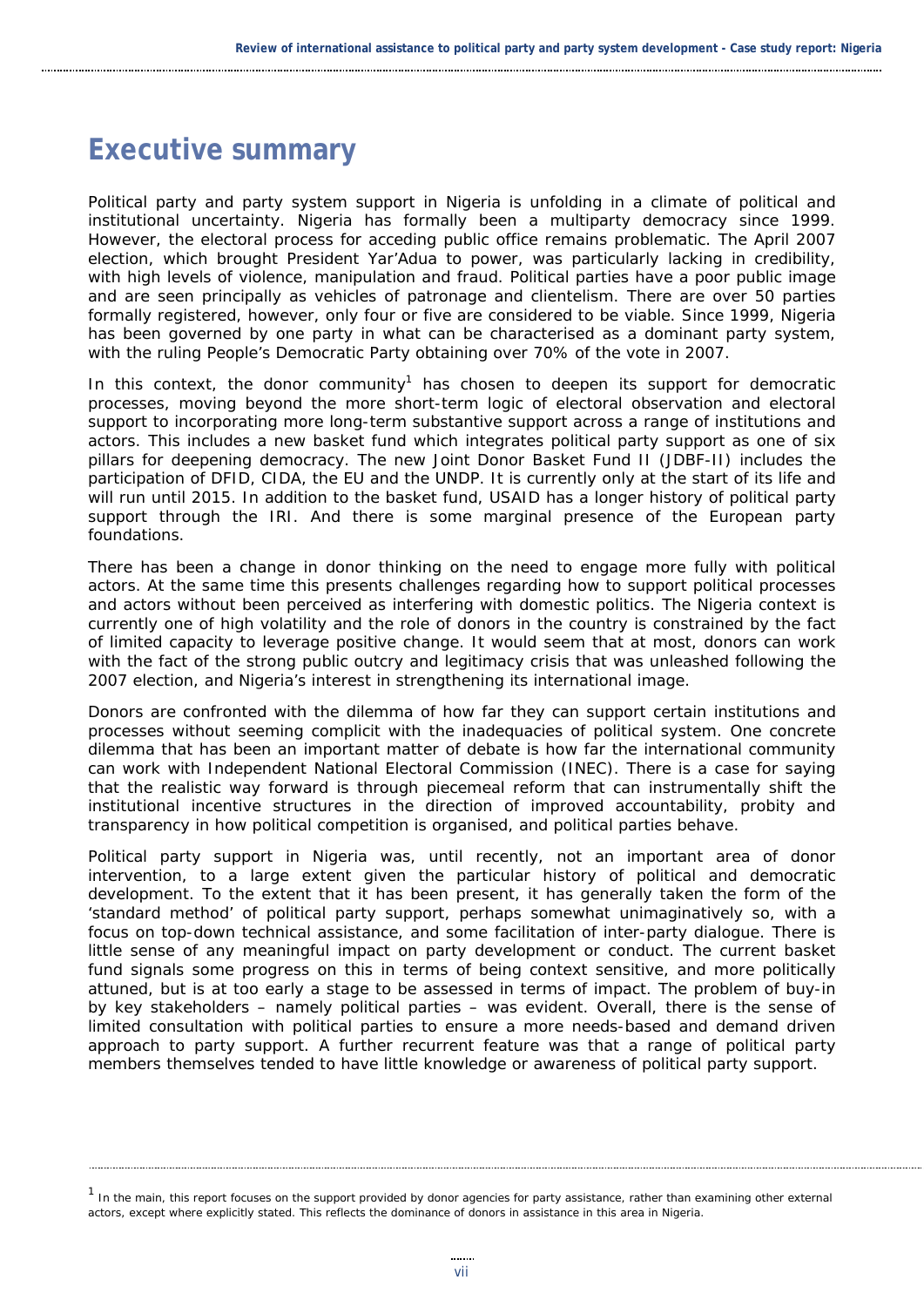Looking forward

- Understanding context and sophisticated political analysis is now part of how some donors are beginning to think about political party assistance, and this signifies an important step forward which should not be undervalued. But this knowledge needs to be translated into more effective action. A problem driven political economy approach is likely to be more effective in identifying opportunities for action.
- Long-term engagement also requires building in the possibility of re-adjustment and adaptation in light of unfolding political events on the ground. Some measure of dilemma analysis and scenario planning may be useful to guide a more flexible approach to programming and implementation.
- Related to this, donor thinking needs to integrate the acceptance that cause and effect measurements will not be easy to establish. In part this is about accepting that the nature of the transformation sought is deeply political and dependent on domestic processes, so attribution is unlikely to be clear or directly resulting from donor action. On the other hand, a political economy informed approach should allow for more realistic objectives to be set, which take better account of contextual realities.
- There is now a wider consensus within the donor community that for democracy support to be useful, donors need to engage with more long-term and structural support than the kind of assistance provided in the past, which has focused on short-term events and technical assistance around elections.
- In the end, the buy-in of key stakeholders is essential to ensuring the effectiveness of programming. This should be combined with more evident consultation processes which allow more room for demand-based thinking behind programme design and implementation. This is not without risks, but ownership over processes of change by political parties seems essential. It also seems evident that purely supply-driven forms of engagement are unlikely to be effective.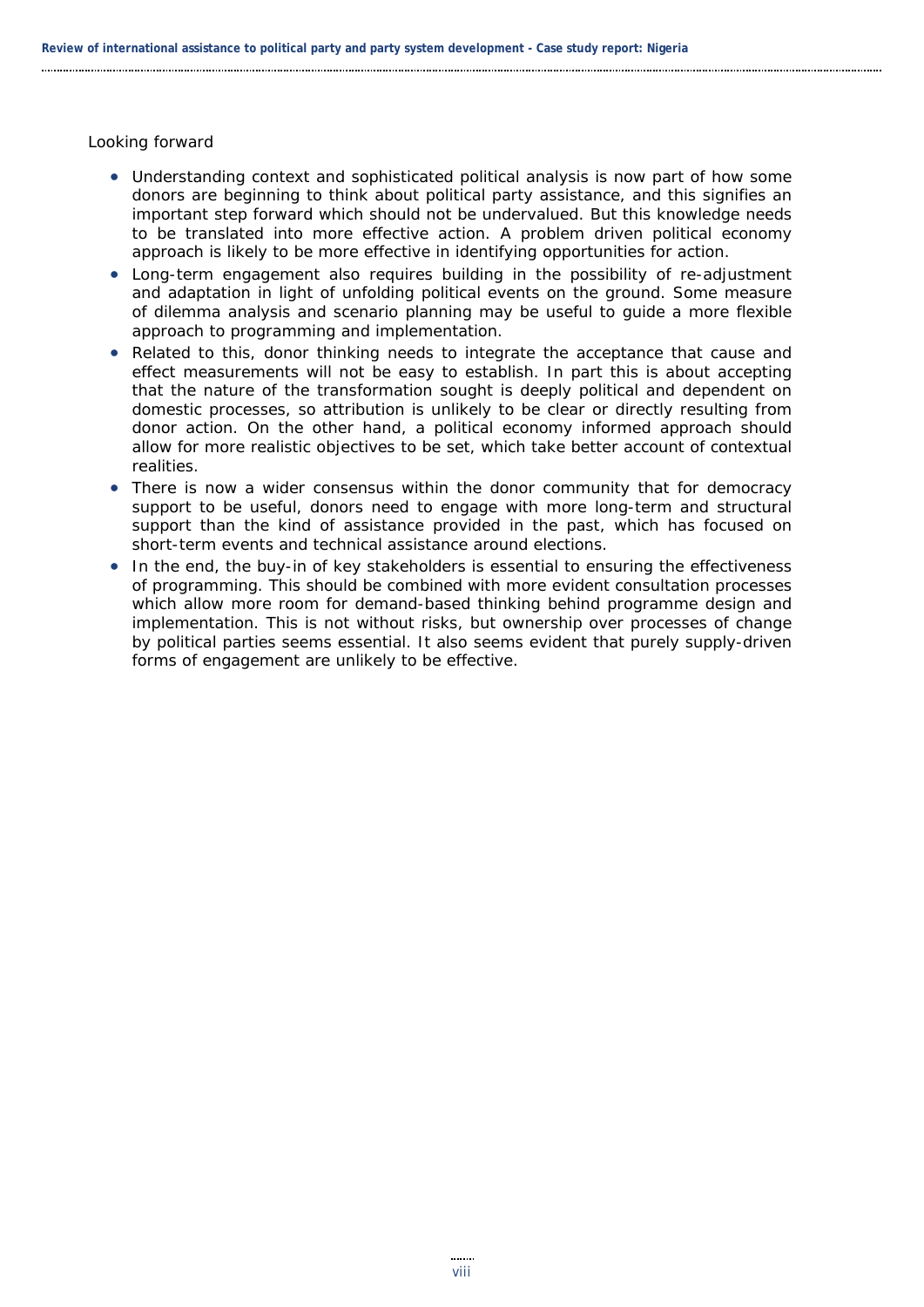# **1 Introduction**

Nigeria has formally been a multiparty democracy since 1999. However, the electoral process for acceding public office remains problematic. The election of April 2007 which brought President Yar'Adua to power was especially lacking in credibility, and resulted in a number of legal challenges. These were finally put to rest by the Supreme Court in December 2008. Political parties have a poor public image and are seen principally as vehicles of patronage and clientelism. There are over 50 parties which are formally registered, however, only four or five are considered to be viable. Since 1999 Nigeria has been governed by one party in what can be characterised as a dominant party system, with the ruling People's Democratic Party (PDP) obtaining over 70% of the vote in 2007 (bearing in mind the credibility issues concerning the electoral process and results).

In this context, political party assistance has been limited until recently. To the extent that it has taken place, the emphasis has been on traditional forms of technical assistance, (mostly channelled through the International Republican Institute, IRI), and through democracy support where the focus has been on improving the conditions for electoral competition, and improving the way in which political parties engage in electoral competition. The report focuses on political party and party system assistance in Nigeria, with an emphasis on the experience of the Joint Donor Basket Fund (JDBF) approach.

This case study is part of a research project funded by the UK Department for International Development (DFID) and the Foreign and Commonwealth Office (FCO). The overall objectives are to explore the experience of international support to, and engagement with, political parties in four countries and one regional context, to identify country-specific examples of good, bad or 'better' practice and draw out lessons going forward.

This case study is based on fieldwork conducted in Abuja in May 2010. It involved interviews with a range of relevant stakeholders including representatives from political parties, donor agencies, implementing organisations, and civil society organisations (CSOs). A full list of interviews is available in Annex 1.

# **2 The political context in Nigeria**

Nigeria gained independence in the 1960s. Since then, electoral democracy has been the basis of legitimacy for the exercise of political power.<sup>2</sup> At the same time, political instability has been a feature of the Nigerian context, driven by regional and ethnic tensions which tested the integrity of the territory during the Biafra war, and by a troubled political settlement, and an increasingly centralised oil economy. This has contributed to frequent regime crises and military interventions. For 32 out of 49 years since independence, Nigeria has been under military rule. Nonetheless, the legitimacy discourse of democratic rule has not disappeared from the political horizon. Since 1999, Nigeria has returned to electoral politics, although democratic institutions remain underdeveloped and fragile – and to some extent, have even deteriorated, as exemplified by the high levels of fraud and violence that characterised the 2007 election. In this context, political parties in particular constitute an especially weak link between state and society.

The population of Nigeria is 140 million, governed through a federal system of 36 states and a Federal Capital Territory. There are over 375 ethnic groups, evenly divided between Muslims and Christians. The country is made up of six geo-political zones which have become the basis for a 'zoning' arrangement, an informal set of rules that acts as the basis for power-sharing at different levels of government, ensuring a rotation of power to account for the ethnic, religious

<sup>&</sup>lt;sup>2</sup> There is extensive academic scholarship on the political development of Nigeria. See for instance Diamond (1991), Lewis (2003) on the electoral process, Sklar et al (2006) on the legacy of Obasanjo. Here we have drawn especially on recent political economy analyses within the donor literature and some of the project evaluations notably Egwu et al (2007); Afari-Gyan (2009); DGB 2010.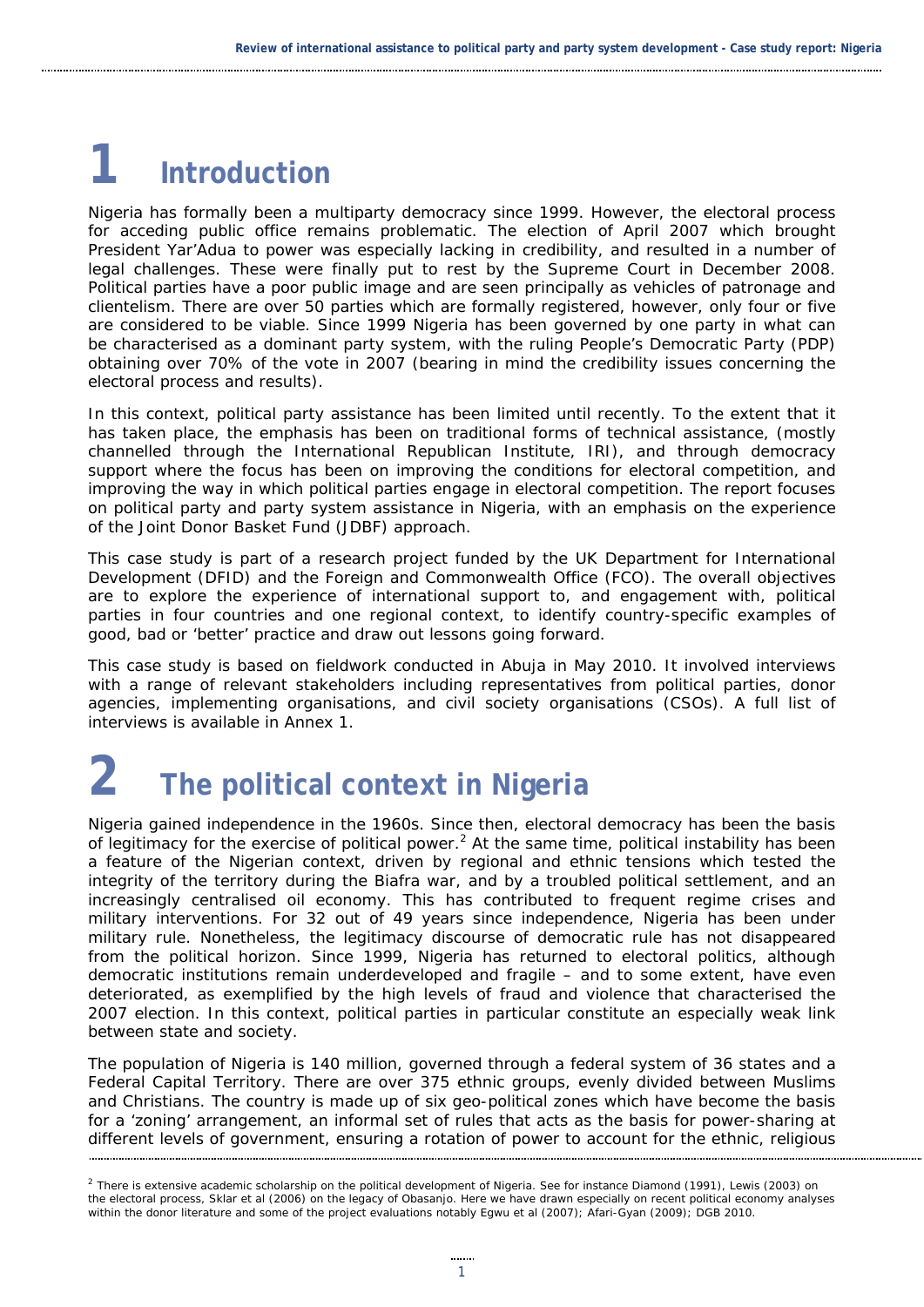and regional make-up of the country. In recent decades there has been a resurgence of ethnic and cultural identity politics as the basis for political and electoral mobilisation, which has been one of the causes of dynamics of exclusion and political conflict.

Since independence, the state has remained a key actor in economic development. This has been reinforced by the emergence of the petroleum economy since the 1970s. By the 1980s, oil revenue had displaced agriculture and constituted 80% of external earnings and 70% of government revenue. It has since become the principle basis of the 'rentier' logic of state development. This has made the state and public office a 'prize' to be captured through elections, fuelling dynamics of state patronage, and contributing to a process of centralisation of power in the executive branch. This has contributed to a process of concentration of wealth and the 'privatisation' of public resources in the hands of a small elite - in 2008, Nigeria earned US\$70 billion in oil revenue, but 92% of Nigerians are estimated to live on under US\$2 per day.3

Oil resources are distributed through informal networks of patronage brokered at the centre through the executive. The evolution of the oil economy and related incentive structures have contributed to the development of an intricate web of neo-patrimonial relations between elites (on 'big men' politics, see Sklar et al 2006).This has combined with the legacy of military rule that has led to the erosion of the original constitutional federal arrangement, and to a concentration of political and economic power in the centre. The Presidency is effectively able to "dispense patronage across the country, hijack the ruling party, subordinate the legislature and stifle the judiciary" (Egwu et al 2008). Both horizontal and vertical forms of accountability are fundamentally weak, the prospects for rule of law are weak, and there is a culture of impunity in public office. In this context, political parties are no less susceptible to capture by the personal interests of powerful elites, and consequently fail to fulfil the role of representation, and mediation of state society relations.

At the same time, elections are central to maintaining a sense of political stability. They provide a source of legitimacy to the system of elite bargaining, and a means to broker the necessary alternation of power between elites on a regular basis. This contributes to sustaining a sense of stability between the three main regional bases – the north, south and east of the country (roughly coinciding with the Hausa, Yoruba and Igbo ethnic identities). The complex structure and logic of 'zoning' occurs at all levels of the political system, an unwritten power sharing agreement which ensures a system of rotation of power across regional and ethnic identities, and that has the objective of reducing the risk of renewed violence and conflict. It has become an almost permanent, if unwritten, feature of the political system. However, the sense of stability is nonetheless precarious, and elections are also moments which test the elite bargain, as evidenced by the high numbers of incidents of conflict and violence around polling time. Since the return to democracy in 1999, there is seeming consensus that the quality of electoral competition has deteriorated, and political parties have been complicit with this.

Overall, there is a sense that the quality of democratic governance has been deteriorating since the transition to multi-party democracy in 1999, and the irregularities of the 2007 election signal a growing lack of credibility and legitimacy of the institutions of representative government. The 2007 electoral process was rendered highly questionable by levels of preelection and election-day violence, the problematic registration process, the theft of ballot boxes and ballot papers, and the manner in which results were announced. Most reports since then signal the poor performance of the Independent National Electoral Commission (INEC), which is seen to be lacking in independence and impartiality.

President Yar'Adua, in his inaugural address, undertook to ensure that electoral reforms would take place ahead of the 2011 elections. Following his death in May 2010, his successor (and vice-president) President Goodluck Jonathan is also committed to pass electoral reform, but time is running out ahead of the 2011 elections. A constitutional amendment was recently

 $3$  Cited in Afari-Gyan et al (2009).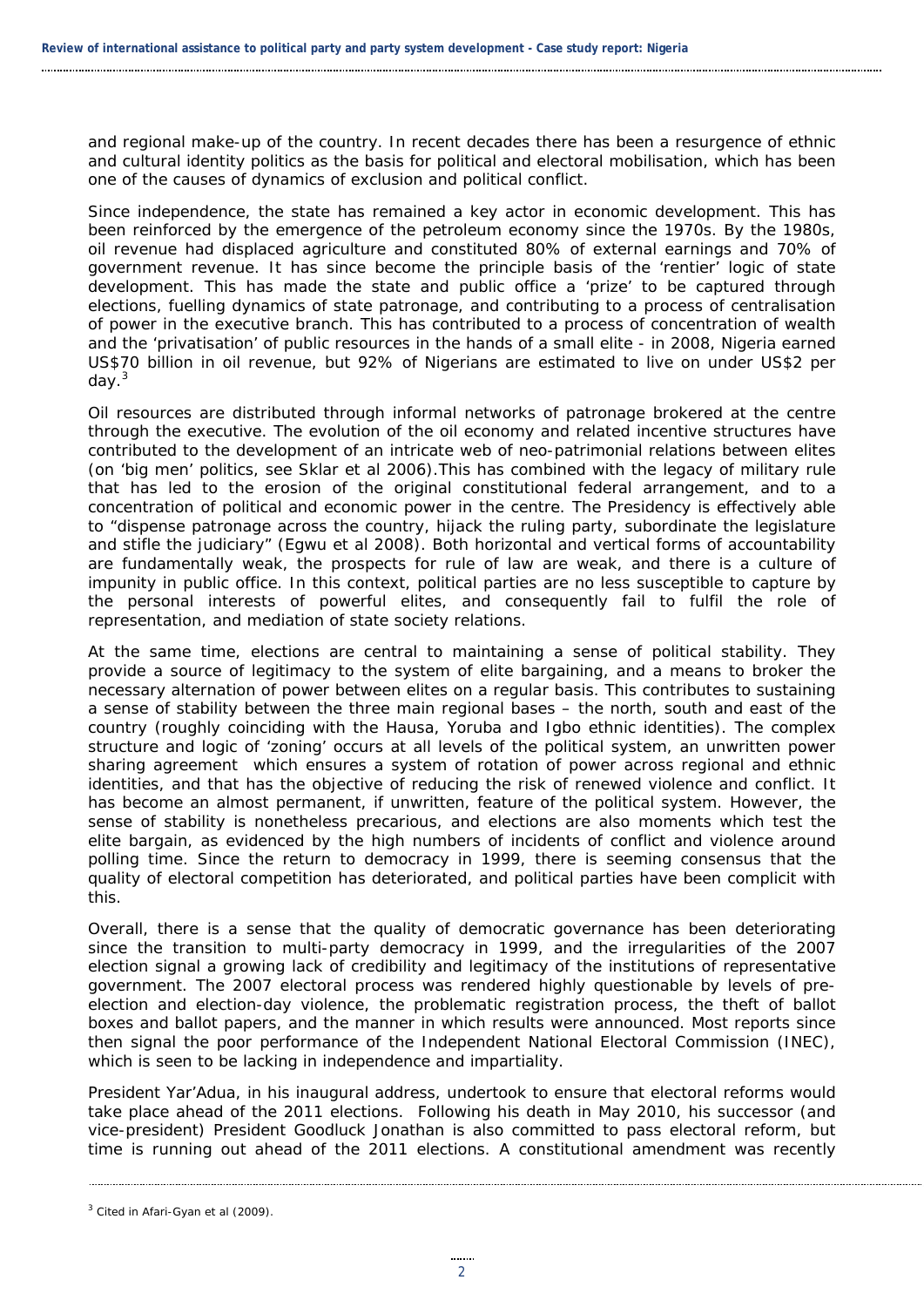concluded in the National Assembly aimed at improving the standing of the INEC, and its independence from the executive branch.

It remains unclear whether President Jonathan will stand in 2011, and there is a growing sense of uncertainty and discomfort within the ruling PDP party. The stability of the elite bargain appears to be at stake, as his decision to run would seemingly put in jeopardy the traditional zoning agreement, upsetting the unwritten rule of rotation of power between regional and ethnic groups.

Within this context, donors have begun to increase their programmes of support to party assistance. At the same time, donors are not key actors in Nigeria and have limited leverage given the level of economic independence. Aid to Nigeria constitutes approximately 1% of GDP. This means that the capacity for influence is limited. On governance issues, leverage is somewhat more evident with regard to Nigeria's concern for its international reputation – but even this is modest (Egwu et al 2008). Some members of opposition parties and CSOs interviewed voiced the concern that donors – precisely because of this weak leverage – were insufficiently vocal in signalling the irregularities of the electoral process of 2007, for fear of jeopardising relations with the government. The importance of the oil economy gives the sense that donor country governments give priority to diplomatic relations and issues of security. This was noted by some of the Nigerian party members and CSOs interviewed.

# **3 What problem does support to political parties address?**

This section examines the factors that shape political parties and the problems that inhibit political party development, as identified by different stakeholders, notably the donor community.

## 3.1 Political party development

On the basis of the context analysis and the interviews, the section identifies the particular problems that afflict political party development in Nigeria. It also summarises what donors see as the problems that international assistance should contribute to resolving. It is worth noting that there is fairly broad consensus on what these problem areas are – among donors, CSOs and many of the party members that were interviewed. But the challenge lies in whether the assumptions about what needs to be done are the most effective routes to addressing these problems.

The development of political parties in Nigeria must be understood against the wider context of how the political system has developed since independence, as well as in relation to the sense of deterioration of the institutions of governance since the return to democracy in 1999, most dramatically highlighted in the 2007 electoral process, as discussed above.

Nigeria is governed by a presidential system. Over the decades, and following the experience of military rule, the country has seen a centralisation of power in the hands of the executive and a progressive weakening of the federal pact upon which Nigeria was founded. However, as political power has been concentrated in the centre and in hands of the executive branch, an intricate body of informal rules of political interaction has also evolved, including through the experience of civil war (the Biafra war) and military rule, by which power is brokered in a way that achieves a sense of stability – at least among elites. The zoning system mentioned above has been a key component of this.

The National Assembly, made up of two chambers, currently acts as a weak counterpart to the executive branch. The Nigerian constitution grants the legislature important formal powers as a legislative branch, but these are undermined by the informal rules of the political system, and by the reality of dominant party rule. There have been some important moments of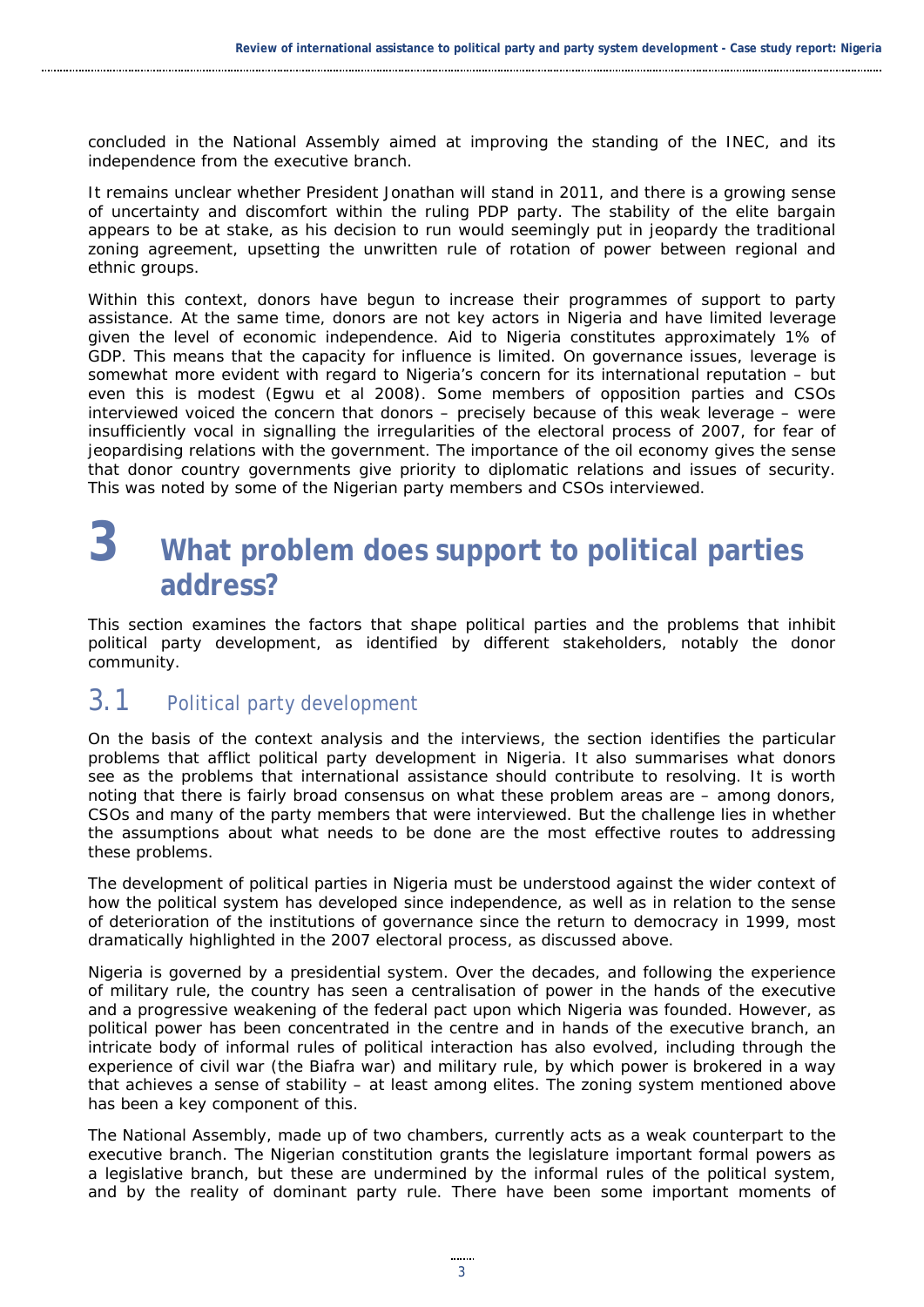legislative assertiveness, such as the refusal to grant President Obasanjo (who oversaw the transition process and governed between 1999 and 2007) the necessary constitutional reform to remain in office for a third term. But overall, there is little sense that the legislative branch acts as an effective check on the executive.

It seems that civil society in Nigeria is vibrant, diverse, and politically active (albeit dependent on the donor community). It is among civil society organisations (CSOs) that that there is a strong commitment to democratic progress. Notwithstanding the diversity among this type of actor, CSOs play a role in facilitating and channelling electoral activities aimed at improving voter awareness and registration levels. CSOs are also the recipients of electoral support donor assistance through much of the last decade, and continue to feature strongly in donor democracy and governance support programs. Until the recent JDBF, donors seemed more focused on supporting CSOs than political parties, although the balance has been somewhat redressed in the current JDBF.

The electoral system is regulated by the 1999 constitution, and corresponding electoral legislation. Since 1999, the INEC has organised the elections of 1999, 2003 and 2007. Following assessments, which found the electoral processes to be wanting in terms of probity and fairness, and despite efforts to correct irregularities there appears to be broad consensus that electoral processes have deteriorated and become more susceptible to political manipulation and capture. Moreover, the incidents of intimidation and violence persevere to the point that the 2007 results were legally challenged – but eventually accepted, notably through Supreme Court rulings in 2008, and a commitment by President Yar'Adua to reform the electoral regulatory framework and process.

The regulatory framework has been modified since 1999 to take account of the deficiencies of the 2003 election, and lessons learnt regarding international assistance at the time (DGD 2009). The 2007 election was regulated by the Electoral Act of 2006 which was approved and implemented in an overly hasty manner. The inadequacies of the new electoral act and its implementation contribute to the problems of the electoral process – with an impact on party behaviour and development. Among others these include, first, that it was not passed with sufficient time for the regulatory framework to be in place in time for the 2007 poll. Second, there was dissatisfaction among key stakeholders regarding the failure of the law to ensure sufficient levels of impartiality and independence of the INEC from executive power. The problems of political hijacking of the process became evident during the course of events, immediately prior to the elections and afterwards.

A number of assessments have been published to review both the problems of the electoral process, and also what the donor community could have done better to support the 2007 election (DGB 2009; Egwu et al 2008; Afari-Gyan et al 2010) (we return to this latter issue below). The electoral system is currently under review following the findings of the Electoral Reform Commission (ERC) which was instituted by President Yar'Adua. President Goodluck.

Key features of the electoral system, some of which are especially problematic in terms of democratic governance, include:

 The INEC is the body in charge of managing the federal and state elections. It is the key mechanism involved in ensuring the probity of the electoral process, and overseeing the conduct of the political parties. The credibility with which it conducts its business is therefore central to political party development. The leadership of the INEC (Chairman and commissioners) are appointed by the President, and are seen as institutionally subordinated to the executive. The fact of dominant party rule means that it is perceived to be strongly biased in favour of the interests of the incumbent ruling party. INEC was unsurprisingly consistently characterised as lacking credibility and political impartiality throughout the 2007 elections in many of the later reports.<sup>4</sup> The credibility and capacity of INEC to regulate party conduct was seen by both donors and parties as a key factor in undermining political party

 $4$  See Egwu et al (2008); Afari-Gyan (2010); Barradas et al (2007)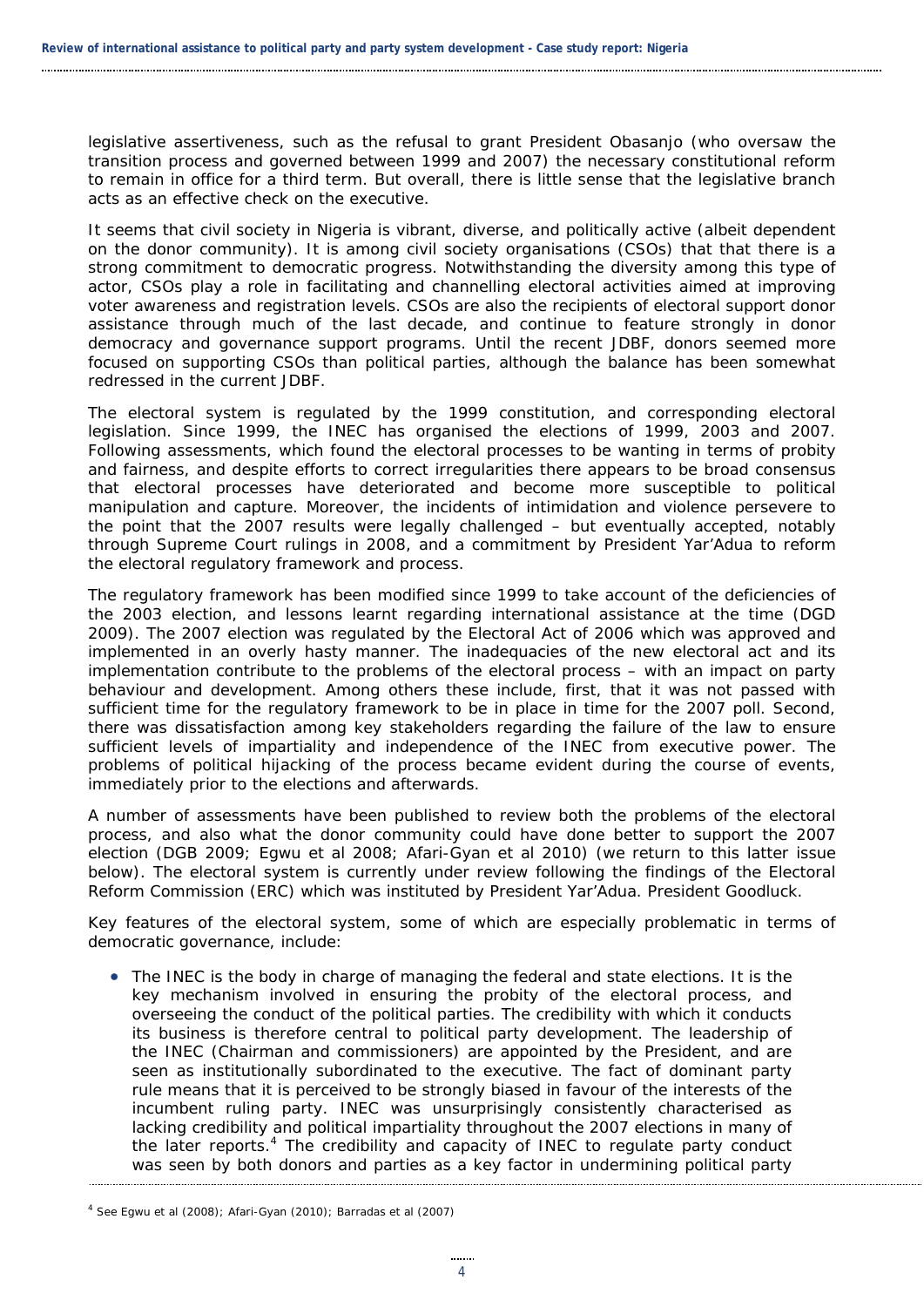development. All reports suggested the need to fundamentally restructure the INEC in particular with regard to ensuring its independence from the executive branch. This is central for political party development as well, given its potentially critical role in overseeing and regulating party conduct. It is unclear how deep a change is likely to happen before the 2011 election, but there seems to be sufficient political pressure bearing on the current presidency to ensure some change occurs.

 Nigeria's electoral system is organised around a first-past the post (FPTF) system which applies to legislative and local elections. One report attributes some of the political violence associated with electoral competition to the zero-sum nature of the FPTP system, as it generates a winner-takes all logic. The causes of political conflict cannot be derived solely from the FPTP system (Egwu et al 2008). However, it is likely that it has the effect of exacerbating dominant party rule. Paradoxically, the FPTP system has not limited the multiplication of the number of parties – which relates more to the absence of barriers to party registration. Currently, the issue of introducing a PR or mixed system of representation features to some extent in the political debate on electoral reform, as part of the recommendations of the ERC.

A number of reform efforts are currently underway. The National Assembly recently concluded amendments to the Constitution which will have a bearing on party development. They include: the appointment of members of political parties cannot be nominate for electoral officer position, but the Presidential retains power of appointment; to nominate electoral officials; allow the INEC greater financial autonomy from the Executive; and set a time limit to expedite election petitions (although not accepting that this be concluded before the declared winner is sworn in). A new Electoral Act reflecting some of these changes is also at the final stages of passage in the National Assembly. It is hoped that both will be in place in time for the 2011 elections, but there is a strong sense of time running out.

## 3.2 Parties in Nigeria today

Nigeria formally has 59 political parties – 57 were registered for the 2007 election. In 1998, as democratisation was being negotiated, only three political parties were relevant and competed in the general election. These were the People's Democratic Party (PDP), the All People's Party (APP), later to become the All Nigeria Peoples Party (ANPP); and the Alliance for Democracy (AD). Of the 59 parties, most are irrelevant political actors, at most one-person vehicles with no grassroots support. This is a direct consequence of the electoral system and the constitutional provisions for party formation and registration, discussed above.

A review of the 59 parties following from the 2007 elections shows that only six of the parties have representation in the National Assembly. These include: the ruling PDP, which won about 70 percent of the electoral seats; the ANPP which won about 17 percent of the electoral seats mostly in the North; the Action Congress (AC), trailing just behind the ANPP and winning the most seats in the West of the Country. The All Progressive Grand Alliance (APGA), the Labour Party and Progressive People's Alliance (PPA), picked up the remainder of electoral seats in the Eastern region. The AD was divided by factionalism, with an important group leaving to become part of the AC in 2006.

The PDP is the ruling (dominant) party since 1999. It is a centrist and multi-ethnic party, but operates more as a catch all organization that houses a range of political positions. It has espoused economic liberalism in office, overseeing privatization process and deregulation of some key sectors (notably the telecommunications sector). It holds conservative views on social issues. At the same time, it is attached to a discourse of welfare protection. Its main strength, however, lies in the fact of being the incumbent in office, and the breadth of its patronage network and control of state resources.

The ANPP was created in 1999, (although there was an earlier political party of the same name, but which was outlawed following the 1984 military coup). It is a conservative party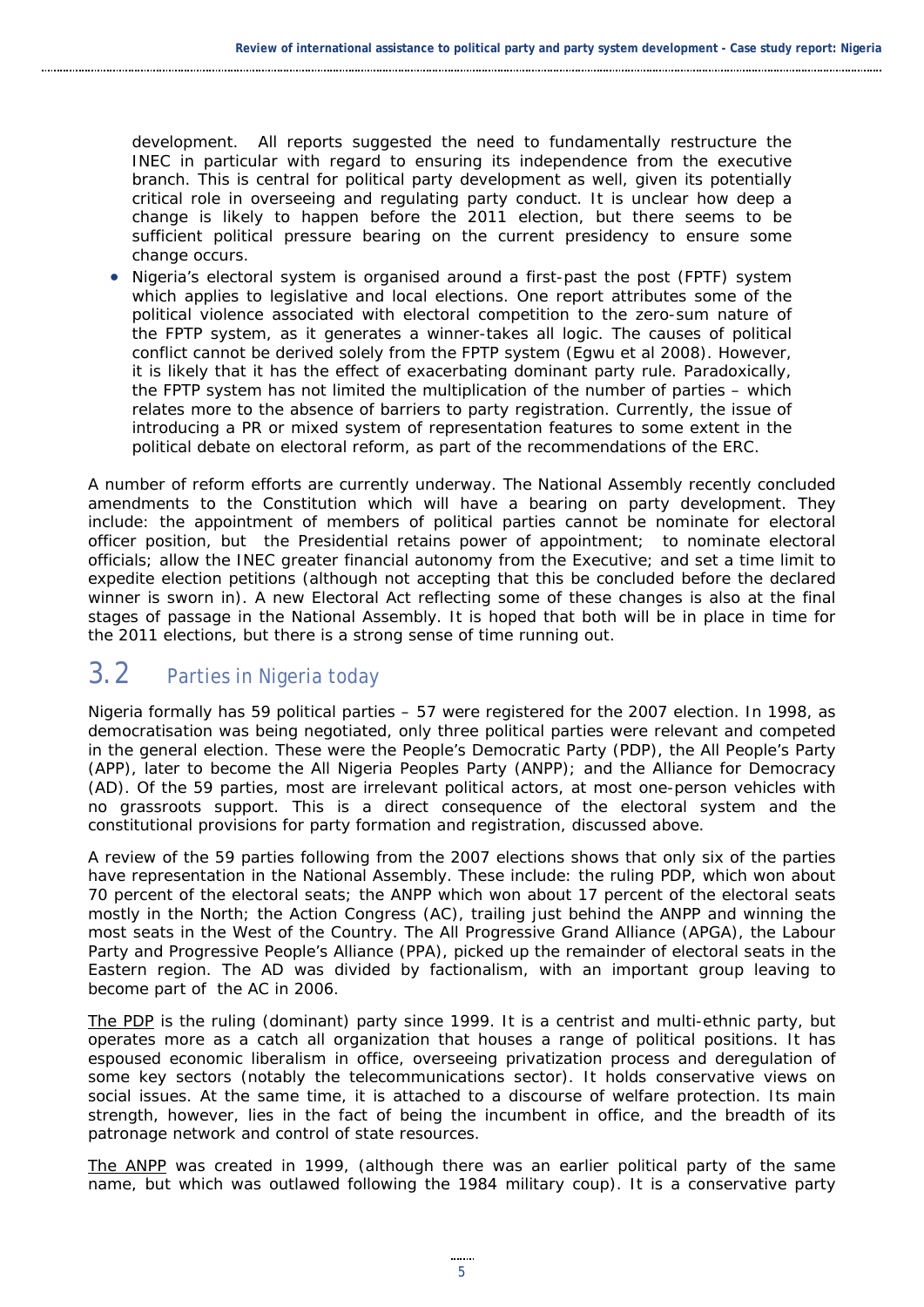with strong presence in the north and is the largest opposition party. In the elections of 2003 and 2007 it was lead by the ex military rule, Muhammadu Buhari.

Action Congress, was formed in 2006, and is the outcome of a merger of several other parties in 2006, including defectors from the PDP. To some extent, it profiles itself as a liberal party. It has a number of governorships, and its regional strengths lie in Lagos, the south west generally and in the north central regions.

The AGPA is an Igbo dominated party, with a strong regional base in the east. Finally, the Labour party is perhaps the most programmatically distinctive with a social democratic identity on paper at least.

The formal institutional framework was noted by both donor individuals and party members interviewed to be problematic for political party development. Firstly, all party candidates must compete through political parties (which eliminates the possibility of independent candidates). But at the same time the registration of political parties faces few real entry barriers. A party needs to register a copy of its constitution with INEC, and in principle have inclusive membership, a headquarters office in Abuja and its internal rules need to be democratic. However the enforcement of internal democracy is practically non-existent.

Secondly, all registered parties are entitled to state funding. This has led increasingly to the view that public funding of political parties should be eliminated in an effort to reduce the number of political parties. The view is that many of the irrelevant parties would cease to exist if they did not have access to state funding for elections. One interviewee noted that the problem is not that parties receive public funding for electoral purposes, but that there is currently no appropriate threshold. Moreover, INEC's poor public image suggests that it would currently be poorly placed to impose any threshold credibly.

Thirdly, despite the excessive fragmentation of registered parties, the FPTP system encourages the consolidation of dominant party rule. It is in fact the main formal mechanism that limits access to elective office for the smaller opposition parties.

The formal rules, then, establish some constraints and incentive structures that impact on political parties. But parties in Nigeria are perhaps more the product of informal institutions, guided by the phenomenon of 'godfatherism' and neo-patrimonialism, which operate within the power structures of a centralised oil economy in a regionally diverse society (Egwu et al 2008; Skar et al; Zasha et al 2007). Moreover, there is a broad agreement that overall, the INEC has not been seen to enforce or implement the Electoral Act effectively. So, for instance, while the legal framework explicitly prohibits parties from retaining political militias or thugs, the high number of incidents of violence at the polling station indicates a lack of capacity and/or will for the INEC and security authorities to police political party conduct and enforce this law.

Alongside these institutional features, there are a number of party-level weaknesses. These include firstly that political parties tend not to practice internal democracy, despite the fact that the party constitutions stipulate it. For instance, primary elections in many cases do take place but the final list of candidates is decided by the reigning 'godfather' or party leadership of the state or locality. This responds directly to the patrimonial system of rules that structures the logic of power and elite bargaining within parties and the broader political system.

Moreover, political parties are not programmatically coherent, and there is no clear ideological distinction between them. Several of the interviewees agreed that this is a historical trend that has deteriorated over the decades. Thus electoral choices are mostly made on the basis of personality, or ethnic or regional loyalties, or in the hope of acceding to the fruits of patronage. However, as one report notes, the logic of patronage and clientelism in Nigeria is not effectively redistributive; instead the spoils of office tend to be shared by elite groups (Egwu et al 2008). This has the effect of further aggravating the sense of legitimacy crisis that afflicts the party system. Overall political parties are seen as predominantly electoral vehicles which have the objective of mobilising voter support, to secure exclusionary elite bargains.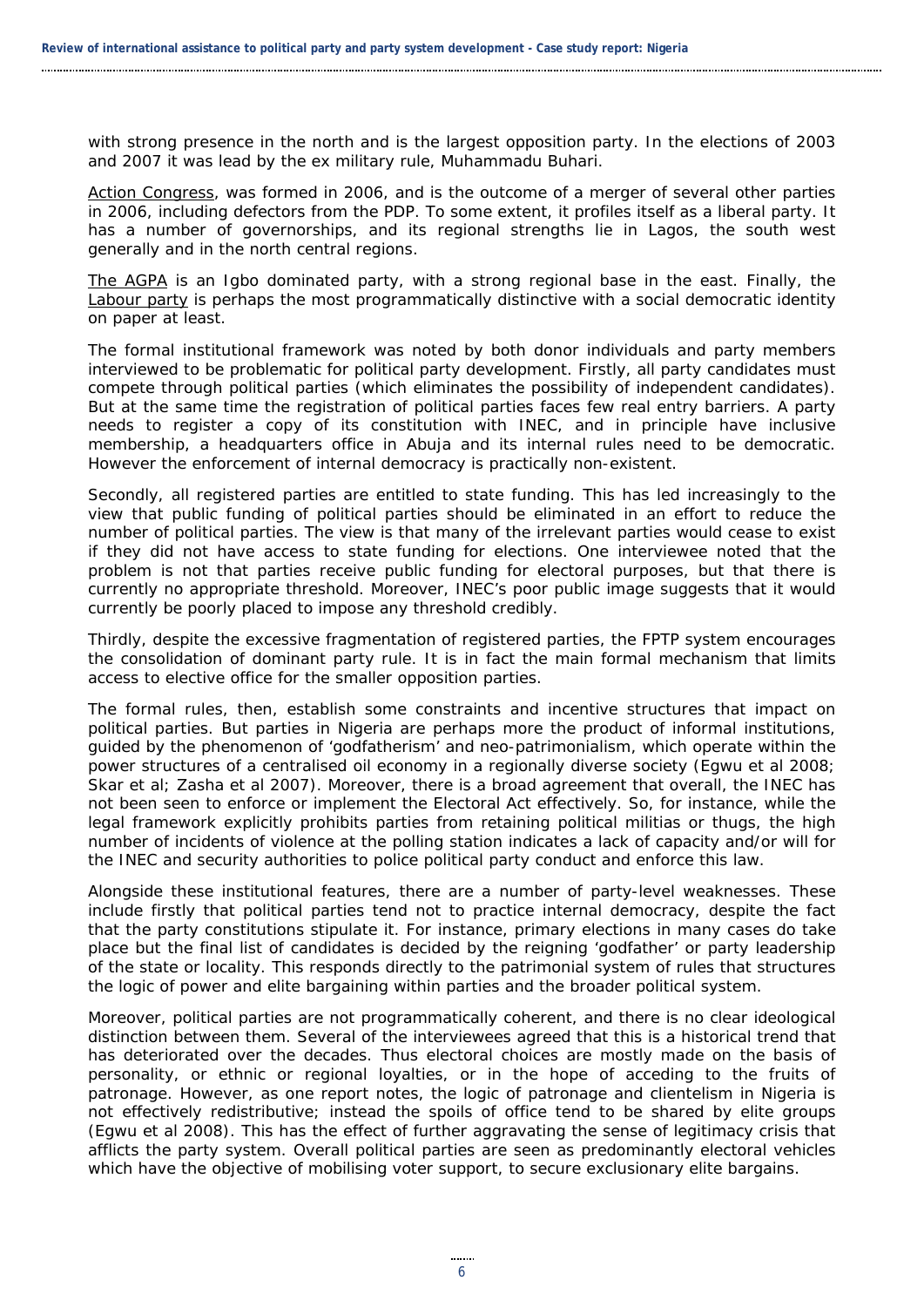Moving between parties is not unusual, especially given the weak programmatic identity. Internal party loyalties are weak, and the main attraction for joining a party seems to lie with which party offers the better chance for access to state patronage. To a considerable extent this also accounts for the strength of the main party, the PDP. It has more access to public resources, and thus has a stronger pull factor in terms of commanding electoral and membership support.

Members from political parties interviewed also noted that politicians have limited political skills in terms of building effective campaign strategies, engaging in effective inter-party dialogue, or contributing to legislative processes. These were identified as areas where donors could contribute through capacity development. At the same time, most political parties that were interviewed had vague knowledge and limited information about external assistance in these areas. The IRI was mentioned in some cases as the relevant implementer for party support.

Additional problems include the high levels of violence that have characterised the elections of 2007, with the direct complicity and involvement of political parties. This is especially related to the perception – and indeed reality – of the winner takes all nature of political competition. A recurrent theme in the recommendations of the post-electoral assessment is the need for political party conduct during elections to be better policed, through improved law-enforcement capacity of the security force. The problem, however, lies in the weakness of the rule of law more generally, and in the complicity of the state authorities in many cases (and concretely the INEC) with subordinating the electoral process to the ruling political elite. In other cases, the security forces do not have the resources to confront the mobilisation of local thugs at the service of concrete political interests that act to intimidate voters, or interfere with the counting process at the polls.

An additional issue that has been identified is that of systemic gender inequality in political participation. Despite the gradual improvement as evidenced in Table 1, women still only hold 7.5% of seats in the National Assembly (compared to a regional average for Africa of 18.2%) (DGD 2010). Women continue to face formidable barriers to political participation rooted in cultural and religious factors, as well as the fact of economic disempowerment. The JDBF-II report indicates that women are repeatedly discriminated within the political parties, and experience harassment as well as frequent substitution of women candidates in the final lists. They tend also to be less likely to have the financial means or support of male-dominated patriarchal structures within the parties. In the interviews one informant pointed to the constant struggle for women against patriarchal structures within parties. In the PDP party women candidates register to compete on the basis of where their parental home is, or for the district that their husband belongs to. In either case, the decision is based on patriarchal structures.

The issue of enhancing women's participation in electoral process is emerging as one of the areas of support to political parties. Concretely the ERC report recommended a 30% quota in party lists.

| <b>Position</b> | No. of<br><b>Available</b><br><b>Seats</b> | No. of<br>Women in<br>1999 | No. of<br>Women in<br>2003 | No. of<br>Women in<br>2007 |
|-----------------|--------------------------------------------|----------------------------|----------------------------|----------------------------|
| Presidency      |                                            |                            |                            |                            |
| Senate          | 109                                        | 3                          |                            | 9                          |
| House of Reps   | 360                                        | 12                         | 23                         | 27                         |
| Governorship    | 36                                         |                            | O                          | O                          |

**Table 1: Comparison of Representation of Women in Elected Positions 1999 – 2007**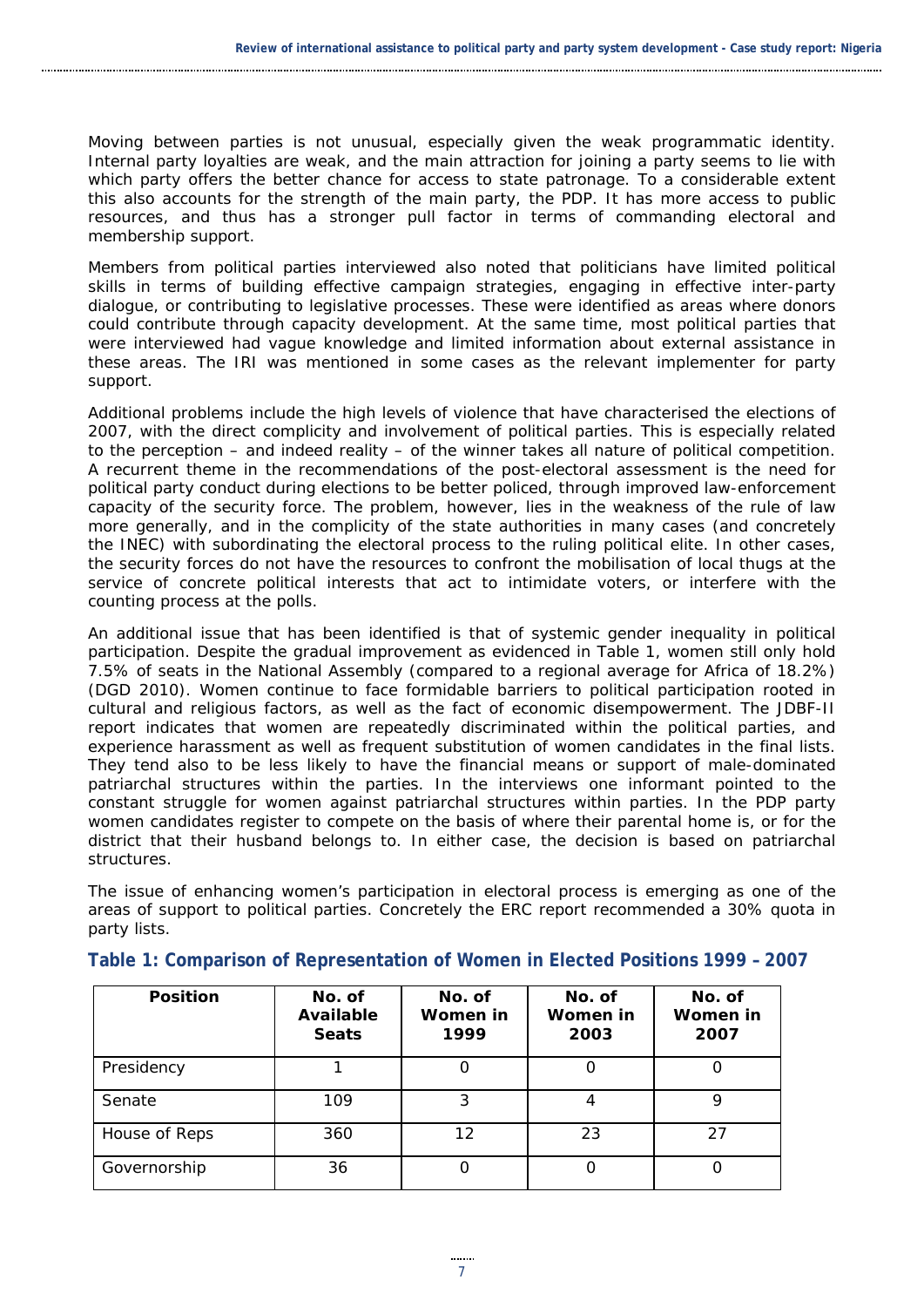| Deputy<br>Governorship          | 36   |    |    |    |
|---------------------------------|------|----|----|----|
| 36 States Houses of<br>Assembly | 990  | 12 | 38 | 52 |
| Total                           | 1531 | 27 |    | 94 |

Source: JDBF-LELEX

Finally, as political party support begins to become a more prominent feature of democracy support, both donors and parties seem to agree that there is a need to (re) establish a forum that can channel party assistance aimed at both multi-party support, as well as inter-party dialogue. For now donor are working with the Inter-Party Advisory Council, (IPAC) which was established through INEC (this is discussed in more detail below).

### $3.3$  Aims and objectives of international assistance

It is important to note the assistance to political parties until now has taken the form of technical assistance principally, and with very limited impact and presence. At the same times, there is a growing narrative among the development actors of the perceived need to support party development. Within this narrative, it is also the case that there is broad consensus among donors about the nature of the problems of political parties in Nigeria. Their assumptions about parties reflect many of the findings of reports and evaluations following the election of 2007, and coincide with much of what party members and CSO activists noted in many of the interviews. The identified problems are very much in line with those outlined above.

Concrete objectives in political party assistance in Nigeria within the JDBF-II include: improving the internal governing structures of political parties; supporting CSO oversight role regarding internal party reform; assistance to increased women's participation; strengthening the INEC's oversight role of political parties and party financing, , and as a consultative platform between parties, CSOs and the electoral authorities; providing technical facilitation of inter and intra party dialogue, including measures to prevent violent conflict. (DGD 2010) The general aim is to strengthen the "adoption and application of principles of inclusivity and democratic governance within and by political parties", (DGD 2010).

Within the basket fund there is an in-built concern with purposefully embedding lessons learned into the programme strategy based on understanding of context which is highly commendable. Moreover, the objectives of the fund are informed by the belief that donors can play a role in contributing to strengthening democratic values within political parties, including through the support of conflict-management and political dialogue facilitation. The objectives of the basket fund are thus very ambitious which raises the question of how realistic they are. In addition, the assumptions regarding the delivery of concrete outputs and the form of party assistance that is outlined in the log frame are not necessarily commensurably with the scale of ambition regarding the objectives.

The point to note here is that the assumptions and understanding about the nature of the 'problem' of political parties in Nigeria reflects a sophisticated understanding of knowledge. This is especially true of donor staff in the JDBF-II. Of course, the challenge lies in bridging the better understanding of context that now features in donor thinking with objectives that are realistic, and programming and ensuring that operational implementation can live up to the objectives – and this remains still to be seen.

On the technical assistance model, there is the sense that the objectives, while generally falling within the rubric of supporting the democratic role of political parties in Nigeria, are somewhat less politically ambitious. They are, however, premised on the belief that (topdown) technical assistance and an emphasis on capacity issues can contribute to political change. Raising skills through capacity development can, as one evaluation noted, contribute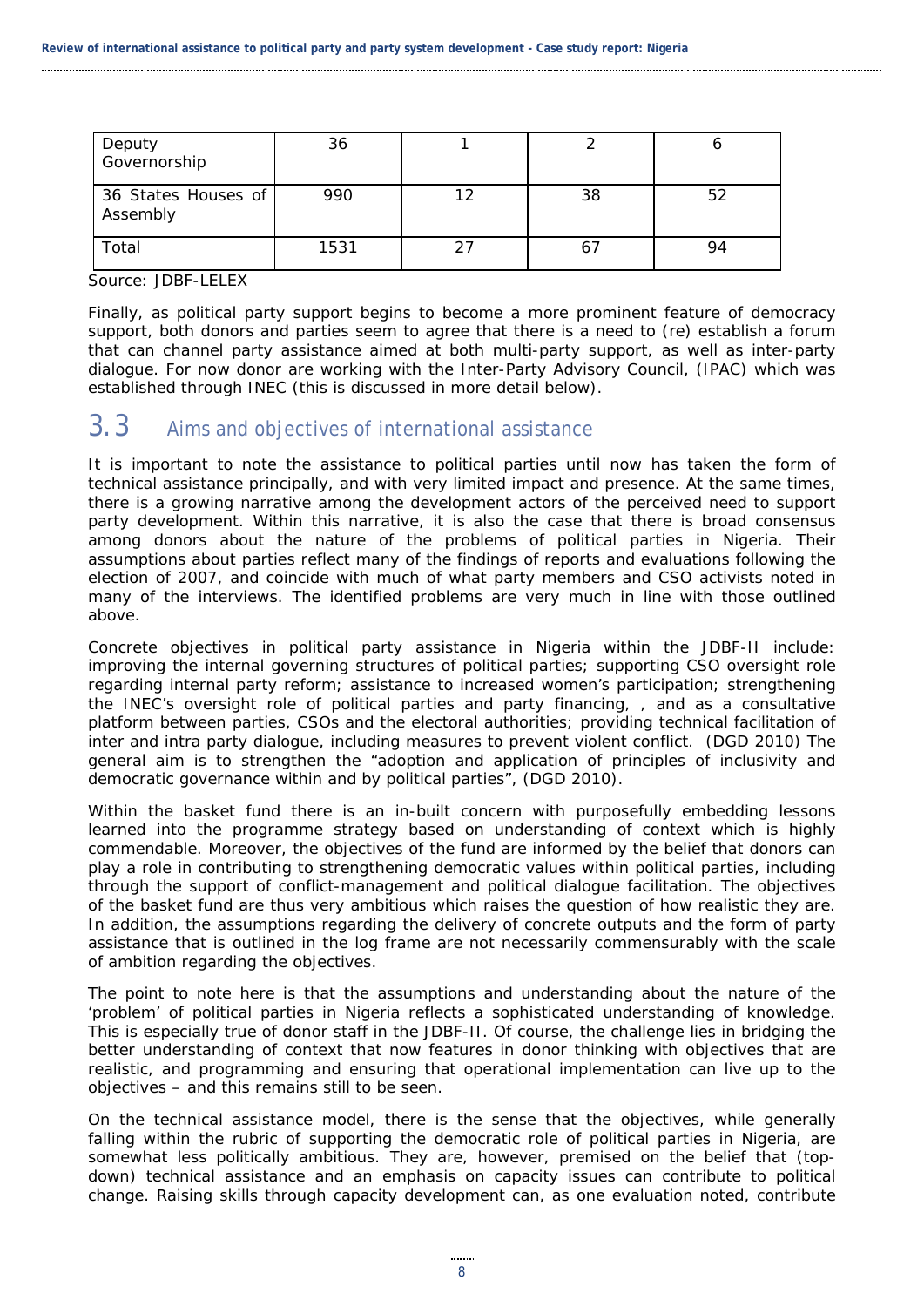to change, but the form of technical assistance and the degree to which it is tailored to context specific needs and demands is important, and needs to be informed by an understanding of the particular dynamics of party development and party competition (USAID 2003).

# **4 How have external actors supported political parties?**

The presence of external actors in Nigeria has fluctuated as a consequence of the political volatility of the country. Since 1999, there has been a growing presence of donor agencies. Among these, DFID has remained a key player generally, and specifically in the area of democracy support. However, as noted above, donor presence overall has limited leverage in Nigeria.

### 4.1 Main models of party assistance

This section focuses on donor support to political parties. It is important to note that political party support until recently has not featured as an important component of democracy or governance support. Instead, donor resources tended to concentrate on electoral support and on CSOs. Donor interventions in party support over the last decade have been dominated by a concern with improving the electoral process and the possibility of fair and clean party competition at the polls, and generally under the rubric of democracy support. Donors stepped up support for the electoral process during the elections of 2003, mostly through capacity development of CSOs to promote voter education and to observe the electoral process.

Support to political parties has taken the form of:

- Multi-lateral and bi-lateral donor support through a donor basket fund (currently underway since 2010) under the JDBF-II. This is still unfolding, and is likely to develop both party and party system support.
- Bi-lateral donor support, mostly through assistance providers like the IRI, and with recourse to the 'standard methods' including technical assistance and inter-party dialogue (such as IRI with USAID funding).
- Some assistance provided through a small number of European foundations, (such as the Friedrich Ebert foundation).The presence of this type of assistance is very minor in comparison to the other sources, and was not seen as relevant by any of the party members that were interviewed – and most of the other donors.

Firstly, the basket fund approach grew from the 2003 elections, as a number of key donors developed a more co-ordinated strategy for the 2007 elections, through the establishment a Joint Donor Basket Fund (JDBF-1). It was managed by the UNDP and included funding from the EU, CIDA, DFID and the UNDP. It became the main platform for donor support for the 2007 election. Under JDBF-1, the emphasis was on supporting CSOs and providing technical assistance to the INEC. But the JDBF evaluation report noted that it was too narrow a process, notably as key actors of the elections were excluded. Notably political parties, the executive and the national assembly received no support under the JDBF-1. Specifically on the issue of political parties, the evaluation of the JDBF-I developed the following recommendations on areas of change for political party development (see Box 1).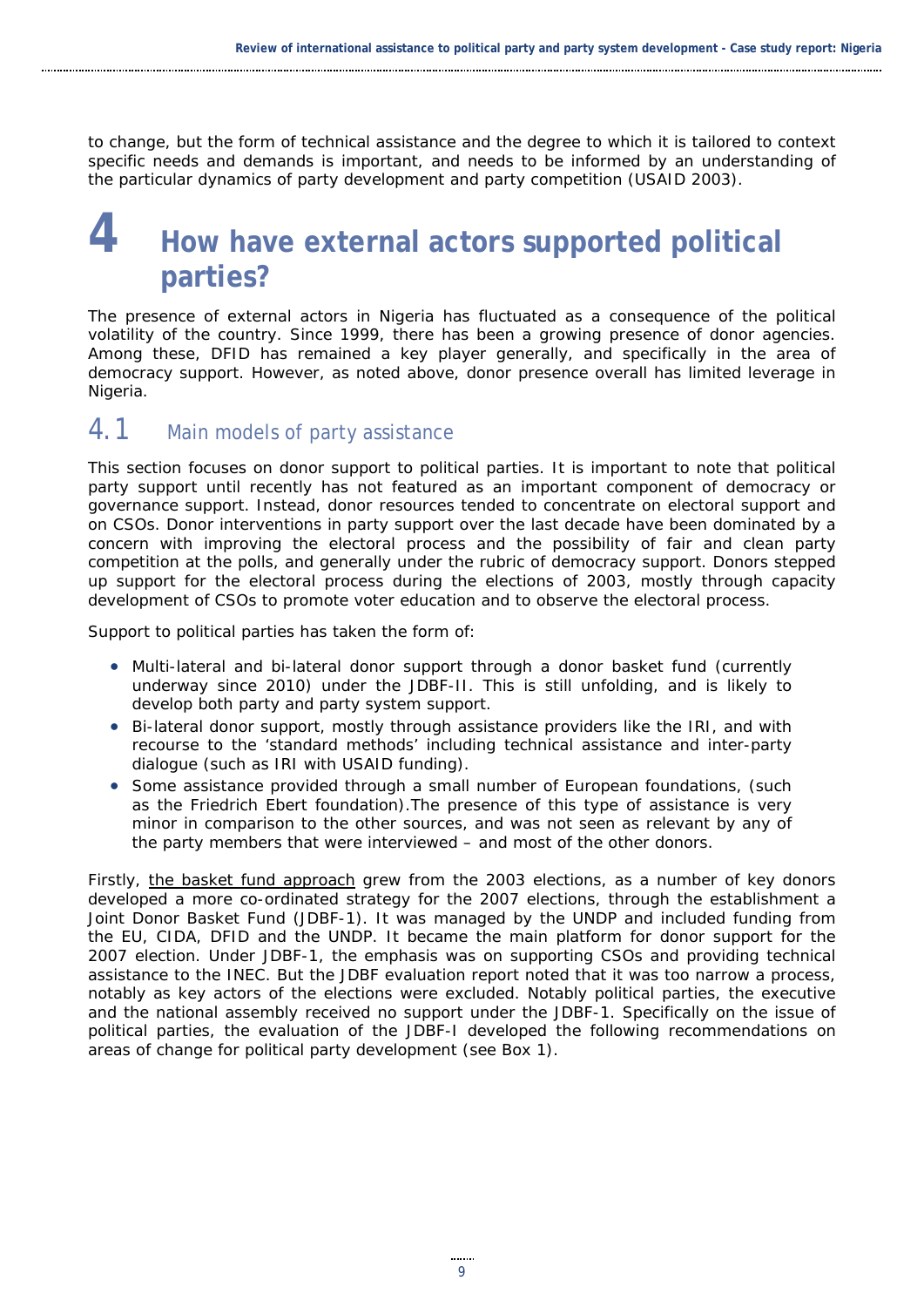#### **Box 1: Recommendations from the JDBF Evaluation**

- 1 Encourage the formation of political associations at the local level, and amend the legal framework to allow them to compete in elections up to and including National Assembly elections.
- 2 Establish electoral benchmarks for the recognition of national political parties, also continuing the prohibition of national parties built on sectarian principles
- 3 Reintroduce the possibility for independent candidates to contest elections
- 4 Establish electoral benchmarks to govern government funding of recognised national political parties; such funding should be in provision of facilities for contesting elections rather than in money
- 5 Enforce legal provisions to ensure that sources of political party funding above a given level are publicly declared and that specified limits on party and candidate campaign expenditures are adhered to
- 6 Prohibit replacement of eligible candidates who were selected or elected in accordance with party rules
- 7 Clearly define legal provisions for the responsibilities of INEC and of the judiciary in candidate certification and disqualification
- 8 Maintain a code of conduct with dissuasive sanctions for political parties, to include special emphasis on conduct during the electoral process, and in particular to include clauses prohibiting violence, bribery, and discrimination against women and the disabled. Enforce both this and existing legal requirements
- 9 Encourage parties to facilitate in all possible ways a shift in gender representation to include elective as well as appointive office
- 10Oblige parties to provide training in electoral procedures for all party officials, candidates and party agents

Source: JDBF-LELEX (2008)

The evaluation report for JDBF-I also signalled that the strategy took too long to get off the ground, and the battle against time was lost at key stages of both the pre-election period and the post election process (JDBF-LELEX 2008). A key lesson, which donors are taking seriously for the 2011 election, is to have the procedures and support mechanisms more effectively in place. However, it seemed evident during the research for this report that donors have a limited say in setting the tempo for legislative and constitutional reform changes which are deeply political, and over which it is likely that there may be considerable resistance among the more affected stakeholders.

The JDBF-II emerged from the experiences of JDBF-I, and the emerging recommendations from the different reports following the drama of the 2007 elections. This involves a basket fund which will provide support to Democratic Governance for Development (DGD) (2010- 2015). The JDBF-II has broadened the scope of interventions. It contains six related programming components: 1) strengthening the National Assembly; 2) strengthening political parties; 3) improving the electoral process; 4) increasing the capacity and performance of civil society; 5) reinforcing the role of the media; 6) empowering women. Thus, political parties have become an important pillar of the current deepening democracy project. In this sense, the JDBF-II has moved on to working with the assumption that political parties are an essential component of a working democracy.

It is intended that JDBF-II support to political parties will in the main take the form of technical assistance and support to facilitate dialogue. This programme is still in its set-up phase and likely areas for activities are outlined out in Box 2.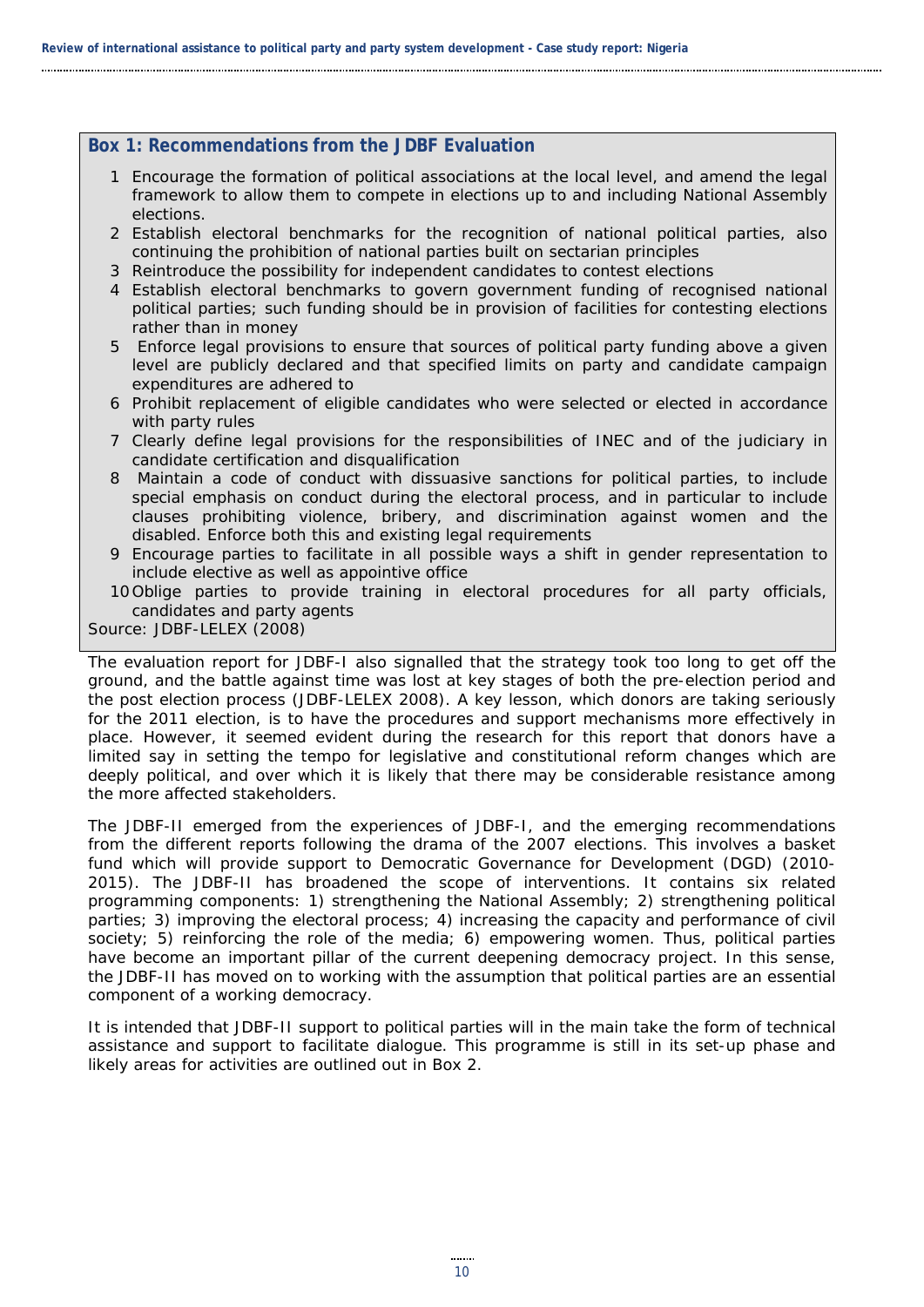#### **Box 2: Areas for party assistance under the JDBF-II**

- 11Support to reforms in the internal governance structures of political parties to enhance internal party democracy; adherence with political finance laws; democratic practices, including adoption of affirmative action targets; and strengthened relationships with issue-based advocacy CSOs
- 12Support to monitoring CSOs reporting on the institution of internal party reform
- 13Assistance to a proposed support facility to increase women's representation, including identification and mentoring of potential candidates; peer support networks and linkages with women's groups
- 14Technical Assistance to INEC to assist it to fulfil its role of oversight of political finance and as a consultative platform between INEC, political parties, CSOs and media. However, if the proposed Political Party Registration and Regulation Commission (PPRRC) emerges then the support would be directed towards this organisation to help it become established and fulfil its role of oversight of political finance and as a consultative platform between INEC, PPRRC, parties, CSOs and media
- 15Technical facilitation of cross party and intra-party dialogue and measures to prevent violent conflict
- 16Support to CSOs to monitor political party-related violent conflict during the campaigning, electioneering and post-election cycle
- 17TA and equipment support to the Inter-Party Advisory Council (IPAC), to enhance the capacity of members of IPAC to institute reforms throughout all their political party structures.

Source: DGD 2009

In addition, the intention of the JDBF is that the six areas supported by the basket fund work in an integrated manner. Thus the JDBF-II focuses not only on the 'standard method' of party assistance, but this is also combined with broader political system support, including the legislative branch, the electoral process, civil society, the media and empowering women.

Funding will be disbursed within two parallel but distinctive time frames. The first, 2010-2011 focuses on support aimed at improving the credibility of the electoral process of 2011; the second, 2010-2015 aims to 'cultivate, nurture and advance processes that embed and deepen sustainable democratic values slowly, steadily and over the longer term'. From an expected budget of \$80 million, support to political parties is set at a total of \$6.4 million. Elections support is set at \$22 million, and CSOs at \$17 million. Empowerment of women will be at \$6million. The JDBF-II is the largest basket fund in Nigeria. The approach of the JDBF-II seems to reflect lessons learned from the rigidities of the last JDBF, and the need to integrate rapid, timely, opportunistic and flexible channelling of technical assistance and disbursement of grants. Likely implementation arrangements are set out in Box 3.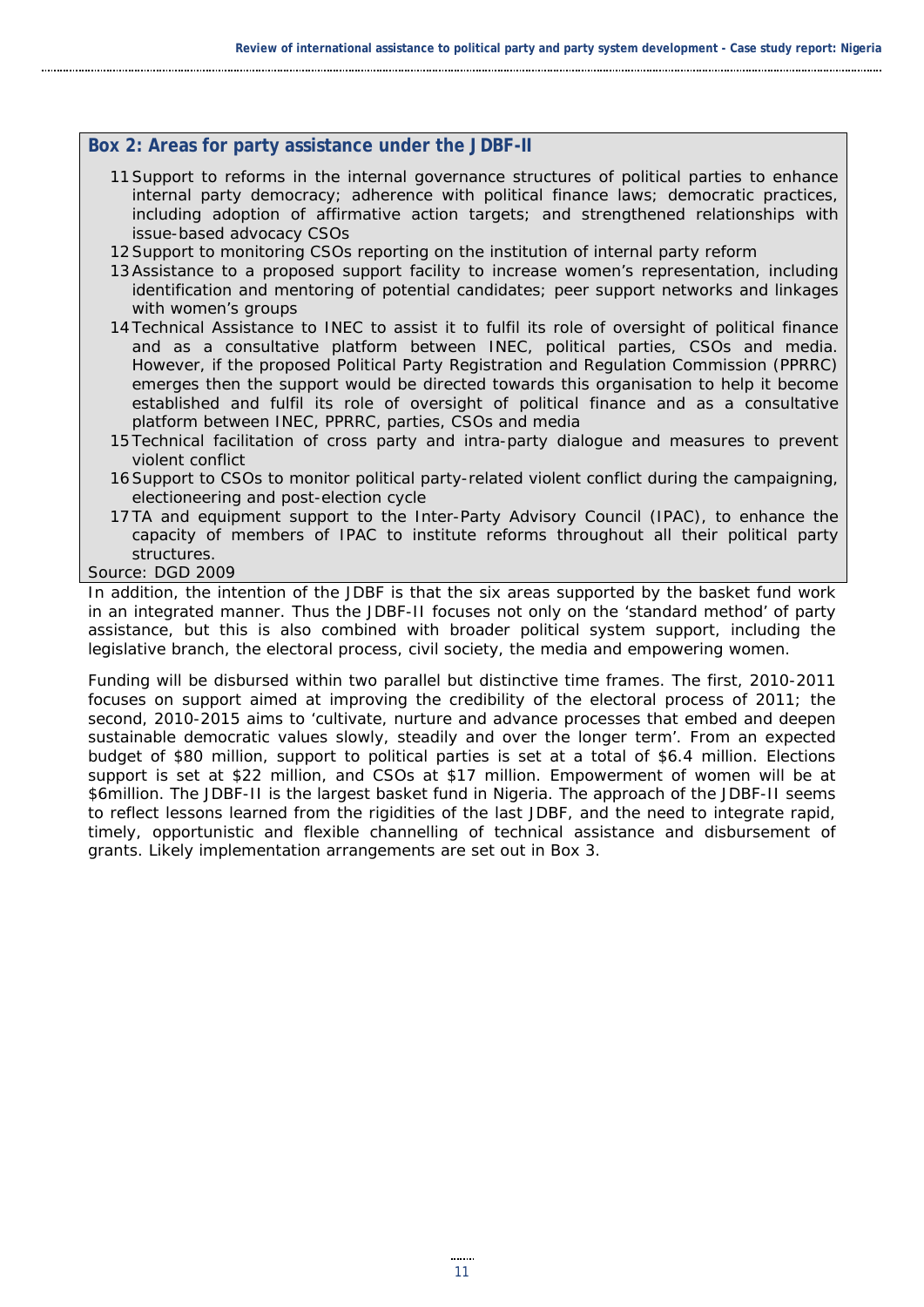#### **Box 3: JDBF-II implementation arrangements**

The basket fund implementation arrangements will include:

- Direct contracting of CSOs, CSO networks and State-partners (such as the National Assembly) working on the core themes of DGD. This arrangement would include funding support (and TA) to establish dedicated resource centres to undertake research, knowledge management and appropriate response in key areas of democratic governance such as conflict monitoring; documentation of violence and social exclusion; legal hotlines for media personnel.
- Prequalified contractors (CSOs and other partners, including State partners) whose activities could be funded on a rapid approval basis. Prequalification would be based on competitive tendering and evaluation consistent with UNDP rules.
- A grant facility for organisations addressing emergent issues of concern, with funding given on the basis of clear, competitive rules and discretionary awards permissible under agreed policies and UNDP project execution rules. A proportion of this fund (35%) would be ring-fenced for women's empowerment and gender equity issues. As with the DGD Grant Facility generally, this gender equality (GE) proportion of the overall grant facility would be disbursed through a mixture of open competition and discretionary grants.
- Technical Assistance**:** Provision of specialist TA alongside the establishment of an approved pool of call down consultants (both national and international). Such TA would be contracted quickly to advance and achieve project outcomes.

The above summarises the implementation arrangements of the programme generally, and for now it is foreseen that political party support will take the form of mostly of technical assistance and dialogue facilitation. It appears that for now engagement with party leaders through dialogue and training will be facilitated predominantly by an enhanced IPAC. Mention is made of engaging other interparty networks. A number of issues will be covered, including political party financing and conflict resolution through non-violent means, and recourse to CSOs to monitor party activity. The operational details, however, have yet to be developed. Thus, it is also unclear how different implementation modes might also shape political party assistance.

Interviews identified a number of strengths and challenges for this programme. There is no doubt that knowledge of context features strongly in the background work to the JDBF. In addition, the UNDP, EU and DFID staff involved in developing the programmatic and operational aspects of the programme have strong local expertise and knowledge, and in some cases have been involved in previous cycles of donor support to the electoral process. This ensures a degree of institutional memory which it is hoped will be translated into effective learning to inform the strategy and implementation of the programme. Thus there is no question as to the depth of understanding of the challenges related to making progress on the good governance front – including in relation to the challenges of and for political parties. There also seems to be a strong appreciation of the need to think politically for effective donor engagement in support political party development.

To some extent, the JDBF-II continues to follow somewhat standard toolkit methods for political party assistance, with perhaps an overemphasis on the technical dimensions of capacity development and institutional reform. There may be a mismatch between the wellintended ambitions of engaging with sharper political awareness, and what risks becoming recourse to top-down traditional technical assistance.

The JDBF-II support to political parties, as it is currently structured is premised on IPAC playing a key role in channelling party support. However, interviews with political party members almost unequivocally placed IPAC in an unfavourable light. IPAC was seen as a puppet institution of the INEC, but more importantly, the PDP. Notably, there is awareness among donor staff of the deficiencies of IPAC. But there seems to be a decision in place that despite these weaknesses, it is the only available institution through which most political party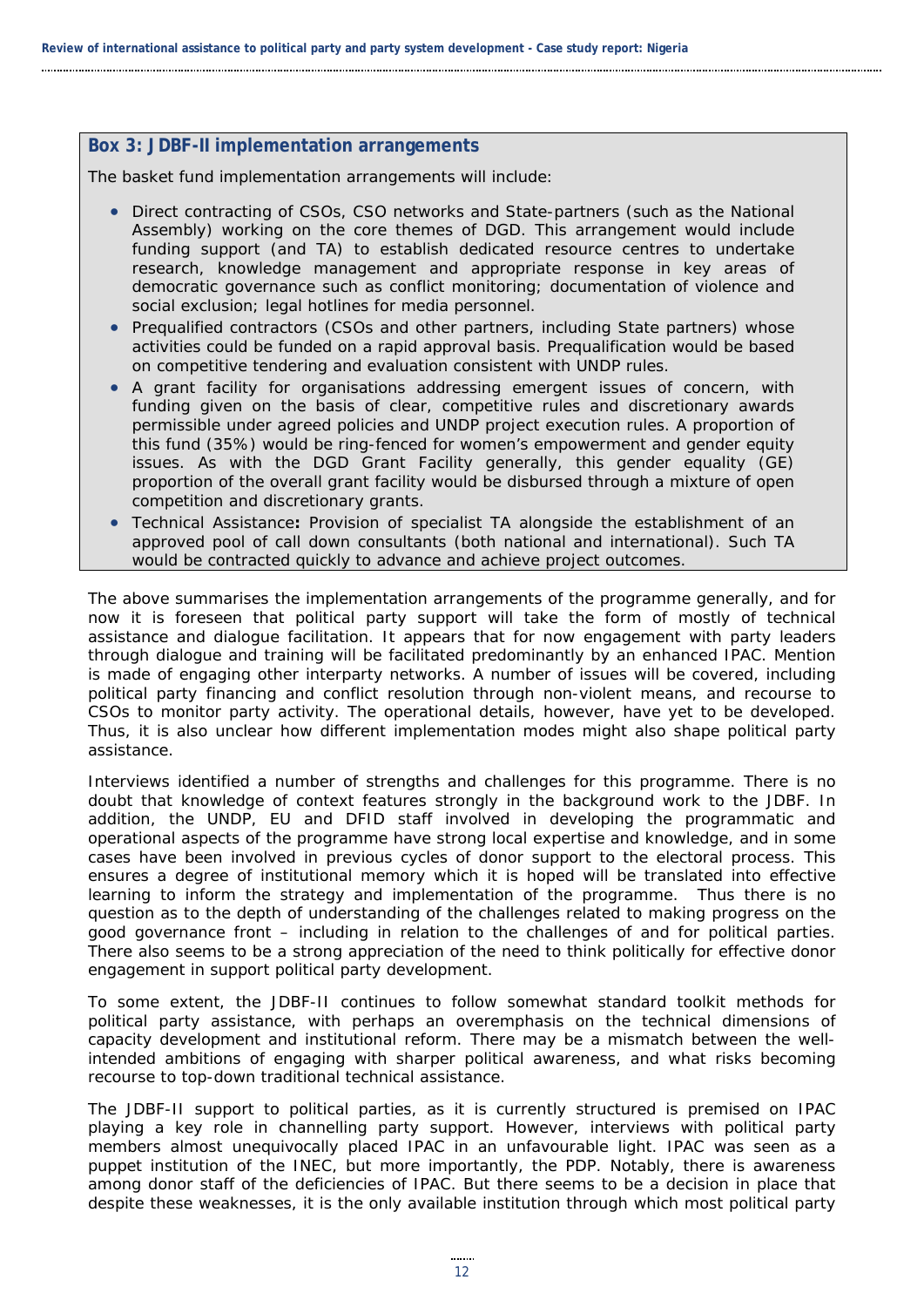support can be channelled, and interparty dialogue supported. The wager of the JDBF-II is that IPAC can be reformed and strengthened in time to win the confidence of all the relevant competing parties. Given the difficult relationship between IPAC and a number of the opposition parties, the mismatch between the perceptions of key stakeholders and the assumptions of the JDBF-II seems potentially problematic.

In connection with the points above, the JDBF-II document notes the importance of the need to involve consultation of political parties and other relevant national stakeholders, but it is not evident that the programme will in practice integrate the mechanisms for an effective demanddriven agenda for change. For now, success seems to be too reliant on IPAC becoming credible. This has potentially problematic consequences for the question of ownership among the relevant actors – in this case political parties. The communication gap between donors and parties is thus problematic.

Overall, then, there was the sense of limited consultation with political parties to ensure more needs-based and demand driven approaches to party support. Of course, there is the concern that political parties, in their current state of discredit, may not be seen to be the best judges of what party assistance should look like. However, unless their buy-in is secured political party assistance is unlikely to amount to much.

A second approach to party assistance has involved technical assistance, implemented by a number of party institutes. USAID and DFID are the main bilateral donors with significant presence in Nigeria. DFID has opted to support political parties mostly through the JDBF-II, but also provides some support to collaborative projects with USAID, through the IRI and NDI. In Nigeria, there is a division of labour in terms of IRI and NDI support to electoral development and political participation. NDI focuses on providing assistance to CSOs, to electoral reform and to legislative support.

Among the service providers, IRI is the organisation most associated with political party support. This was evident from the interviews with the political party members. IRI has been working in Nigeria since 1992 with a focus on four main areas: political party assistance, working with women in politics; working with people with disability; support for the development of the media.

It is likely that USAID will step up its work on support for the 2011 electoral process and that IRI will continue to work with political parties through a range of activities. These include: seminars and workshops to promote political parties' role in the electoral reform process; youth forums to bring together party leaders, and youth based civil society groups with the objective of educating the youth on electoral reform and youth participation in the 2011 election; facilitating workshops on reforming the legal framework to promote women's political participation and improving advocacy strategies; training and technical assistance to strengthen internal democracy and inter-party dialogue; facilitate inter party dialogue. IRI has also traditionally supported study tours to the US. It was unclear which parties are involved in IRI support. The challenge for donors, as mentioned in a number of interviews, is to be able to identify the relevant parties to support, given the very large number of registered parties, and which criteria to use.

It is worth noting that the PDP members had the most awareness of IRI activities. In the interviews they suggested a number of priority areas political party assistance. These included: Capacity development and technical assistance on party primaries and on internal party democracy at all levels of the party structure; Exchange programs with political parties from other countries (including through south-south exchange); Capacity development programs aimed at the youths, which was identified as a problematic area; Party assistance to work both on capacity development on leadership, as well as capacity development at the party base level. It seemed to be the case that PDP was keen to communicate its perceived needs for party support, but it was not clear that there were channels for this.

The traditional European political party foundations have comparatively limited presence in Nigeria, and were not mentioned as relevant actors in any of the interviews that were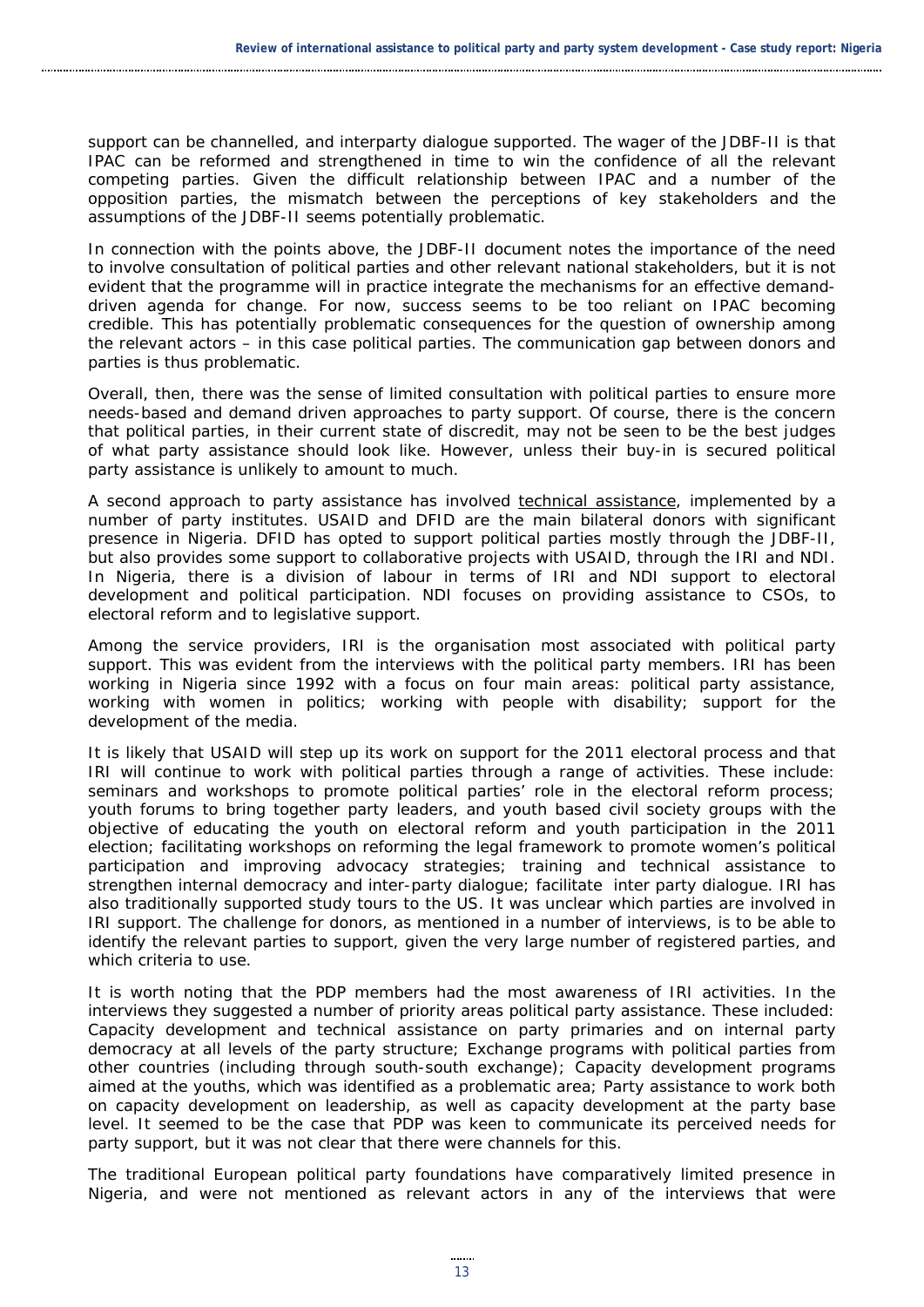conducted for the report. Indeed, some informants saw them as completely irrelevant. The FES seems to have a somewhat greater presence than any other, but it seems only marginally so (see Box 4).

#### **Box 4: Friedrich Ebert Foundation priorities**

FES Nigeria focuses on three priority areas:

• Good Governance and Democracy Promotion

 FES Nigeria cooperates with partners to improve the transparency of budgets and strengthen accountability in the budget process, particularly at state and local government levels. At the national level, FES Nigeria cooperates with selected National Assembly committees. Gender and politics as well as the role of youth in politics are also important parts of the project. FES commissions and coordinated studies and publications.

- Trade Union Cooperation FES Nigeria cooperates with and supports the Nigerian Labour Congress (NLC) and the Trade Union Congress (TUC). While labour rights issues are central to this project area the political role of trade unions and the labour movement in Nigeria are also addressed.
- Nigeria's Role in International Relations FES Nigeria increasingly works on Nigeria's role in international affairs at the West African, African and global level. The main partner in this project area is the Nigerian Institute of International Affairs (NIIA).
- **Gender** and the role of **youth** are mainstreamed in all project areas

The work involves mostly in multi-party, civil society and trade union support through training and capacity development. FES is also involved in supporting publications on different aspects of democracy development. Notably, there was no evidence of the sister model of party assistance.

Table 2 sets out a summary typology of the objectives and expected results of the main models of support present in Nigeria.

| <b>Models of</b><br>support      | <b>Objectives</b>                                                                                                                                                                                                                                                                                                  | <b>Expected results</b>                                                                                                                                                                                     | <b>Main donors and</b><br><i>implementers</i>                                  |
|----------------------------------|--------------------------------------------------------------------------------------------------------------------------------------------------------------------------------------------------------------------------------------------------------------------------------------------------------------------|-------------------------------------------------------------------------------------------------------------------------------------------------------------------------------------------------------------|--------------------------------------------------------------------------------|
| Technical<br>assistance<br>model | To build technical skills<br>and capacities of all<br>political parties<br>To facilitate dialogue<br>To promote women's<br>political participation                                                                                                                                                                 | Strengthened multi-<br>party system and<br>democracy                                                                                                                                                        | IRI (USAID)<br>Some European<br>party foundations<br>in the past               |
| Basket fund<br>model             | To support the<br>democratisation and<br>institutionalisation of<br>parties, including in<br>relating to party<br>financing<br>To build interparty<br>dialogue; To improve<br>the electoral system<br>and regulatory<br>framework of party<br>development<br>To reduce political<br>violence<br>To improve women's | More institutionalised<br>multi-party system<br>and better quality<br>competition among<br>parties<br>Reduction in levels of<br>conflict<br>Better gender balance<br>Reduction in the levels<br>of violence | JDBF-II (Political<br>parties component<br>supported by UK,<br>UNDP, EU, CIDA) |

### **Table 2: Summary typologies of models of support**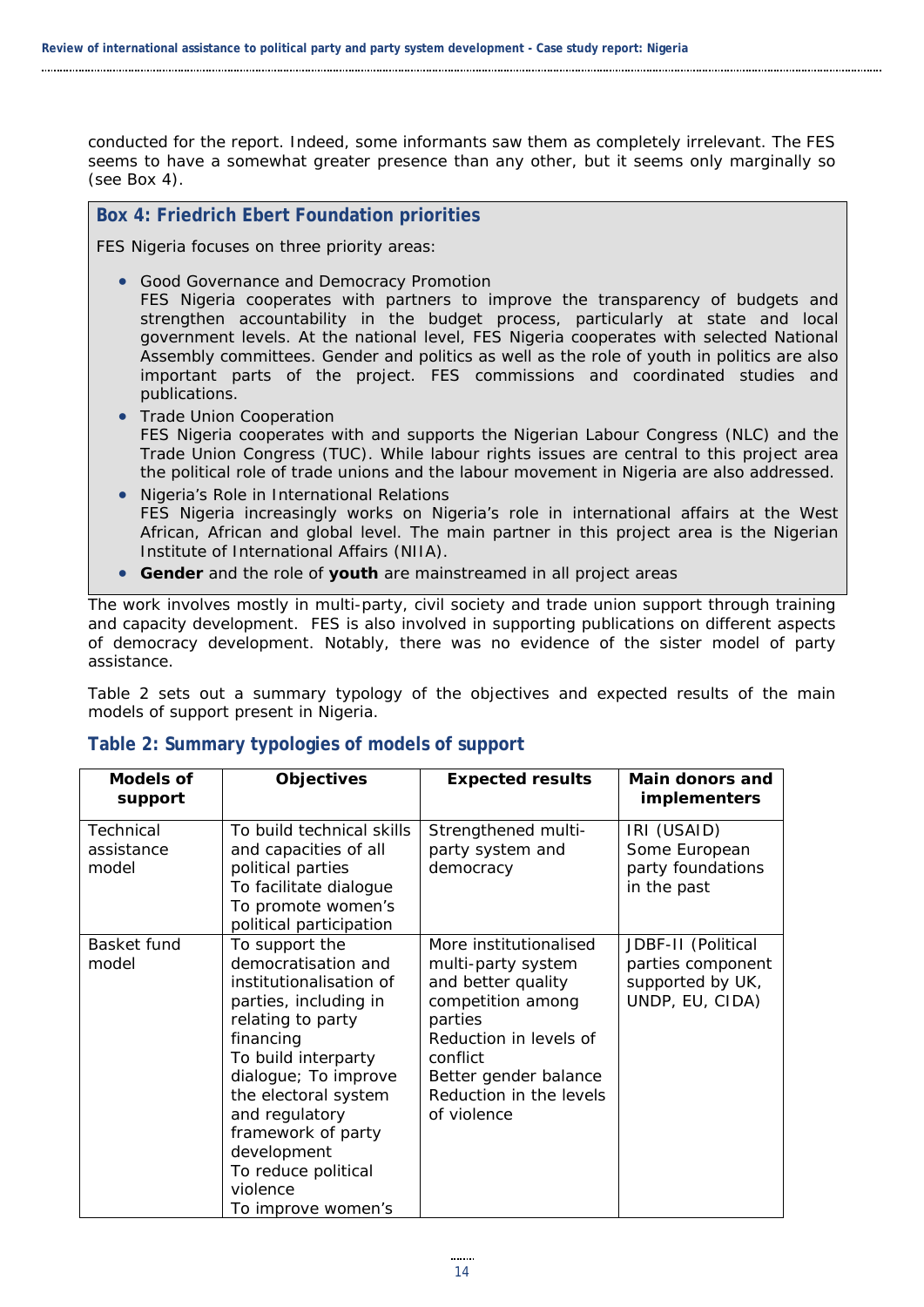| participation in<br>political parties<br>To improve CSO<br>oversight capacity in<br>relation to political |  |
|-----------------------------------------------------------------------------------------------------------|--|
| party conduct                                                                                             |  |

## 4.2 The approach to results

We are not yet in a position to assess the impact of the JDBF-II. Nonetheless, it would seem that a measure of realism is called for in terms of what can reasonably be attributed to the basket fund specifically, and more general to political party support in place, including through IRI. Thus approaches to impact need to be adjusted to the particular challenges of the Nigerian political situation. In interviews with donors, awareness of this is evident. At the same time, the challenge (as in other governance dimensions), lies in matching the more politically aware assessment of the problems of party development with a policy strategy that is both realistic in terms of what is possible, and effective.

For instance, the logical framework of the basket fund sets indicators in relation to political party development which are not commensurable with the scale of the problems. This is inevitable to some extent, precisely because of the political and long-term nature of the problems. But in the endeavour to focus on results, effectiveness should not be boiled down to quantification measurements of activities which in themselves would tell us very little about any meaningful change. Two indicators that are currently cited include: first, that the number of political parties with approved manifestos, code of conduct rules and audited accounts amount to 10 by 2014; second, the number of IPAC/PPRRC session undertaken (with participation from at least 80% of the 5 major parties, where the target figure for 2014 is 15 annually. These numerical indicators in themselves will say very little about qualitative or meaningful shifts in the party system.

By contrast, the results and resource framework outlines output targets that are more in keeping with the assumptions of what is wrong with political parties in Nigeria, and with expectations about donor assistance that can contribute to progressive change. The change that is aspired to refers to deep, systemic and attitudinal transformation which can only be the outcome of long term processes of political development. There is a deliberate intention within the JDBF-II document to be politically attuned and sensitive to context. The challenge lies in achieving the right balance between what is realistic, but also meaningful. And here, it would seem that the long-view and long term engagement is desirable, as well as an impact assessment which is able to accommodate both the complexity of the objectives, and a realist perspective of what the role of donors might be.

In the end the objectives of the JDBF-II are to be achieved, it seems, mostly through capacity development and technical assistance, through dialogue facilitation (albeit mostly through the redoubtable IPAC), and with special attention to improving the presence of women in political parties. The JDBF-II programme also mentions the need to engage in consultation processes to facilitate demands-based programming. Details of programming and operations are not provided yet. But a potential strength lies in building in an evaluation or a 'lessons learned' exercise after the 2011 election to inform the second stage of the JDBF-II. Moreover, the programme incorporates the intention of adapting activities to a changing context. It is intended that the Programme Management Steering Committee will redefine and refocus the policy parameters and budget priorities as the project unfolds. It remains to be seen how this will develop.

It may be that this intended flexibility will be sufficient to address the kinds of risks that are associated with some of the proposed lines of activities. For instance, at the moment much of the party support as it is currently described assumes that the INEC will undergo the necessary transformation to becoming an autonomous organisation that can manage electoral process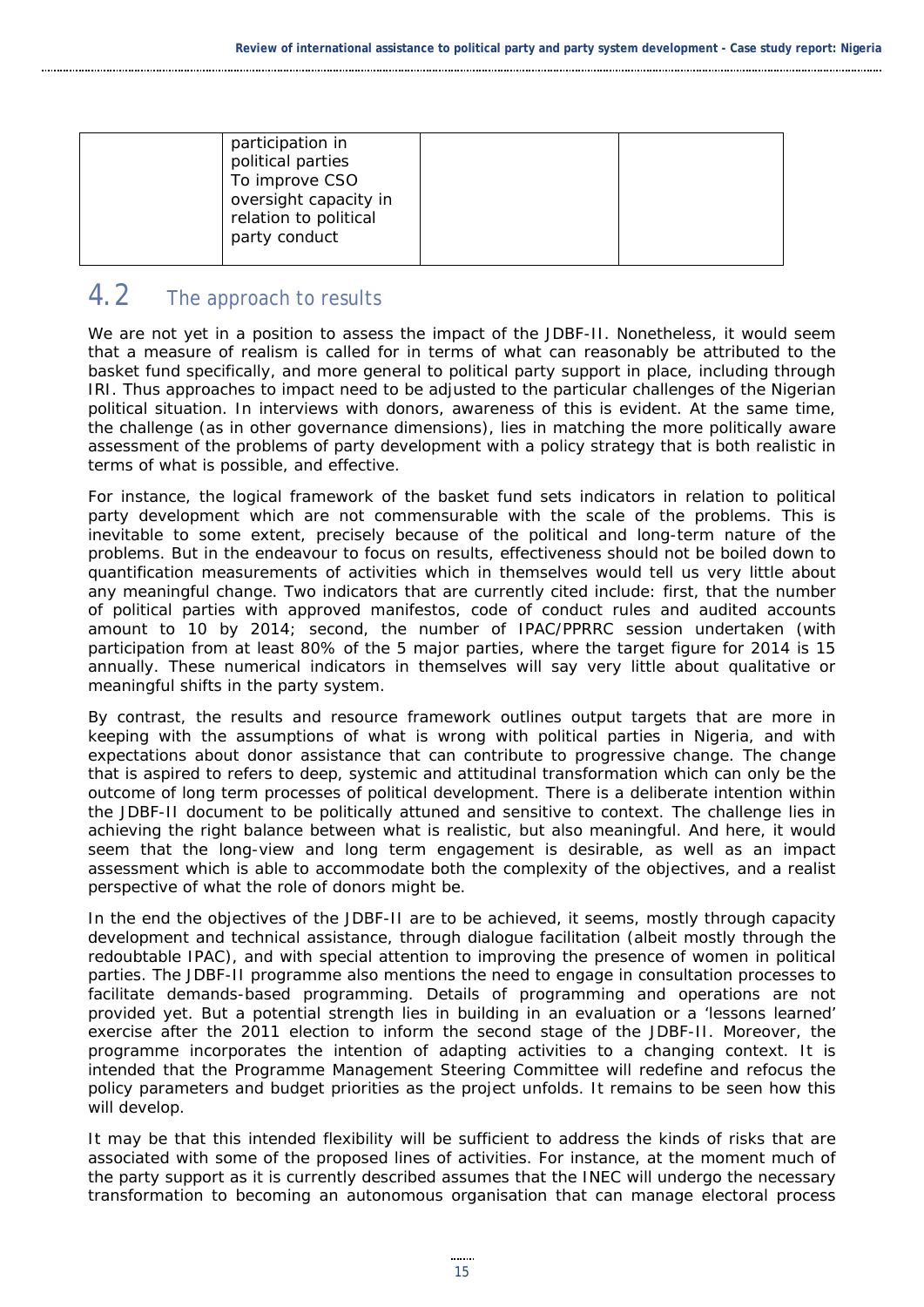and political party regulation in a credible manner – including in its coordination of IPAC. This is a deeply political process, and it is likely that it will be resisted by powerful elements of the governing elites. It remains to be seen whether the flexibility that is intended will be in place will deal effectively with the risk that INEC does not evolve in the desired direction.

The standard method of top down technical assistance that the IRI has practiced (and it seems, continues to), as one evaluation suggests, is unlikely to contribute to change in the attitudes or conduct within parties (USAID 2003). This is very much in keeping with the emerging consensus in the political party assistance literature (Carothers 2006). Training in the form of one day sessions, or fly-in visits by experts, or lecture-style approaches are unlikely to leave a lasting impact. Among women party members, there was a more positive response to the impact of capacity development in improving their ability to engage in party politics.

At the same time, IRI has a positive image according to the evaluation. One successful product, it seems, was the publication of the Poll Agent Handbook, which by some accounts according to the evaluation, contributed to channelling some of the incidents of conflict in the 2003 election (Ibid.). It should be noted that inter-party conflict and electoral violence was much worse in 2007.

# **5 What are the emerging lessons from Nigeria?**

Since the 2007 elections, it is evident that political parties have been more explicitly identified by the development community as key actors in processes of democratisation, and as meriting further assistance. Thus, resources which in the past were directed mostly at electoral events and CSOs are now also targeted at political party support (notwithstanding the fact of traditional IRI support to political parties). There are a number of challenges specific to the Nigeria context that can be summarised as follows.

First, the Nigerian context is currently one of high volatility. There is considerable uncertainty regarding the political and institutional development in the lead up to the 2011 election. Donors have to work with what may be a fast changing situation. In this regard, DFID-Nigeria specifically aims to work with flexible programme structures, so that it can adjust to changing circumstances. Moreover, there is a commitment to ensuring minimum conditionality within the JDBF-II. However there are challenges regarding the degree of donor coordination in this regard, and how flexibility can be operationalised in the context of the basket fund and given the experience of JDBF-I.

Second, the role of donors in the country is constrained by the fact of limited capacity to leverage positive change. It would seem that at most, donors can work with the strong public outcry and legitimacy crisis unleashed following the 2007 election, and Nigeria's interest in improving its international image. At present, measurements of results and impact in place for the different programmes analysed here do not seem to fully address these risks and important contextual features (although risk levels are appropriately noted in the programme documents).

#### *Looking forward*

The case study points to a number of lessons, and possible new ways of engaging in political party assistance. There is now a wider consensus within the donor community that for democracy support to be useful, donors need to engage with more long-term and structural support than the kind of assistance provided in the past, which focused more on short-term events and technical assistance around elections. This signals a change in thinking on the need to engage more fully with political actors in order to gain traction in democracy support.

This general assumption is not unreasonable, but needs to be matched by a commensurable degree of realism regarding what donors can do to contribute to the objective of political party transformation. Donor thinking needs to integrate in its methods the acceptance that cause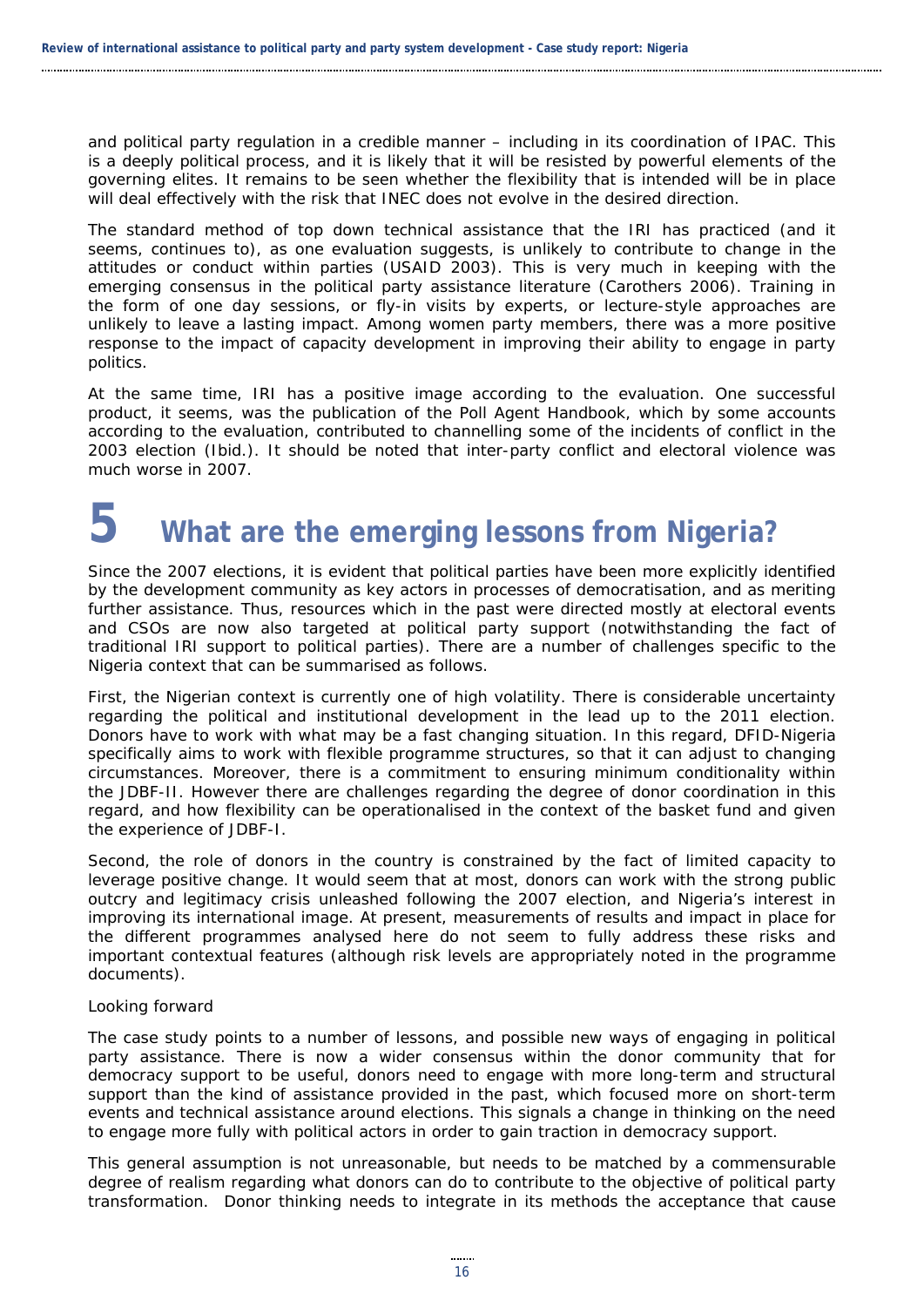and effect measurements will normally not be easy to establish as a result of party assistance. In part this is about accepting that the nature of transformation that is sought is deeply political and dependent on domestic processes, so that attribution is unlikely to be clear or a direct consequence of donor action. This does not make it irrelevant. Moreover, it should not deter donors from acting in this field. It is more a question of changing expectations and mindsets about what is possible, what is helpful, and what is attributable.

Long-term engagement requires building into the strategy the possibility of re-adjustment and adaptation of programming to be in keeping with political events on the ground as this unfolds. Introducing flexibility into programming is important to ensure, especially in volatile contexts, the capacity to adapt to events as they unfold.

Understanding context and sophisticated political analysis is now part of how some donors are beginning to think about political party assistance, and this signifies an important step forward which should not be undervalued. Analysis of context needs to inform programming more effectively. A problem driven political economy approach is likely to be more effective in identifying opportunities for action.

The uncertainty of the political situation of the country suggests that some measure of scenario planning is needed to guide a more flexible approach to programming and implementation, which might be informed by ongoing political economy analysis approaches to context. Evidence from the reports and interviews suggests that donors are confronted with the dilemma of how far they can support certain institutions and processes without seeming complicit with the inadequacies of the political system. One concrete dilemma that has been a matter of debate is how far the international community can work with INEC (and consequently with IPAC). There is a strong case for saying that the realistic way forward is through piecemeal reform that can instrumentally shift the institutional incentive structures in the direction of improved accountability, probity and transparency in how political competition is organised, and political parties behave. Supporting the needed changes in INEC may be an important part of how political party development can be supported by the international community. But some alternative contingency measures may need to be considered.

Finally, the buy-in of the key stakeholders is essential to ensuring the effectiveness of programming. This should be combined with more evident consultation processes which are sufficiently inclusive to allow more room for demand-driven strategic thinking behind programme design and implementation. This is not without risks, but ensuring greater buy-in over processes of change by political parties seems essential. It also seems evident that purely supply driven forms of engagement is not effective.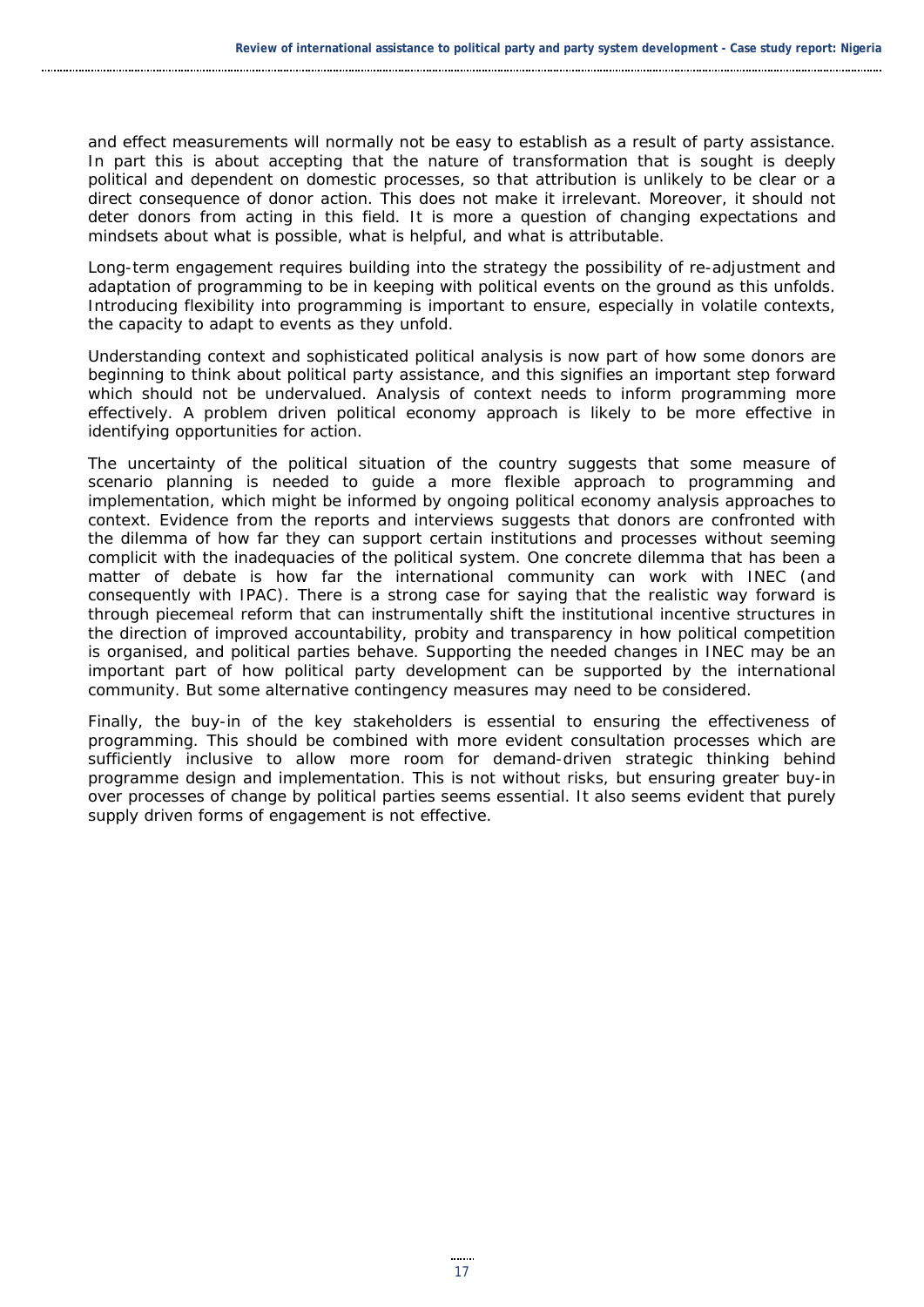## **References**

INEC Political Parties Code of Conduct

Electoral Act of 2006

Constitution of Nigeria 1999

Afari- Gyan, (2010), "Independent Electoral Assessment Team: Final Report", January 2010.

Barradas, Ana, Victor Adetula and Tim Bittiger, (2007), Mid Term Review For Support To Nigerian Electoral Cycle 2006-2011: Final Draft Of Evaluation Report", Abuja, Nigeria.

Carothers, T (2006) Confronting the Weakest Link: Aiding Political Parties in New Democracies, New York: Carnegie Endowment for International Peace

Democratic Governance for Development (DGD), 2009, Support to Democratic governance for Development CIDA-DFID-EU-UNDP partnership for support to the electoral Cycle and the Deepening of Democracy in Nigeria, 2010-2015*,* Project document for the JDBF-II

Diamond, Larry, (1991), "Nigeria's Search For A New Political Order" in the Journal of Democracy, Vol.2. No.2

Egwu, Sam, David Leonard, Khabele Matlosa and Mark Smith, (2008) "Nigerian Elections since 1999 and the Future of Donor Support", assessment of Nigerian elections.

Lewis, Peter, (2003), "Nigeria: Elections In A Fragile Regime" in Journal of Democracy Volume 14, Number 3 July

Shola Omotola, J, (2009) "Nigerian Parties and Political Ideology", in Journal of Alternative Perspectives in the Social Sciences*,* Vol 1, No 3, 612-634

Sklar, Richard L, Ebere Onwudiwe, and Darren Kew, (2006), "Nigeria: Completing Obasanjo's Legacy" Journal of Democracy Volume 17, Number 3 July 2006

Zasha, James, Abdul Raufu Mustapha and Ruth Meyer, (2008), "A Lessons Learning Exercise following the April 2007 elections in Nigeria", JDBF-I Final report

USAID, (2003) Evaluation of Support to electoral processes, political party development and legislative strengthening in Nigeria, http://pdf.usaid.gov/pdf\_docs/PDABY503.pdf